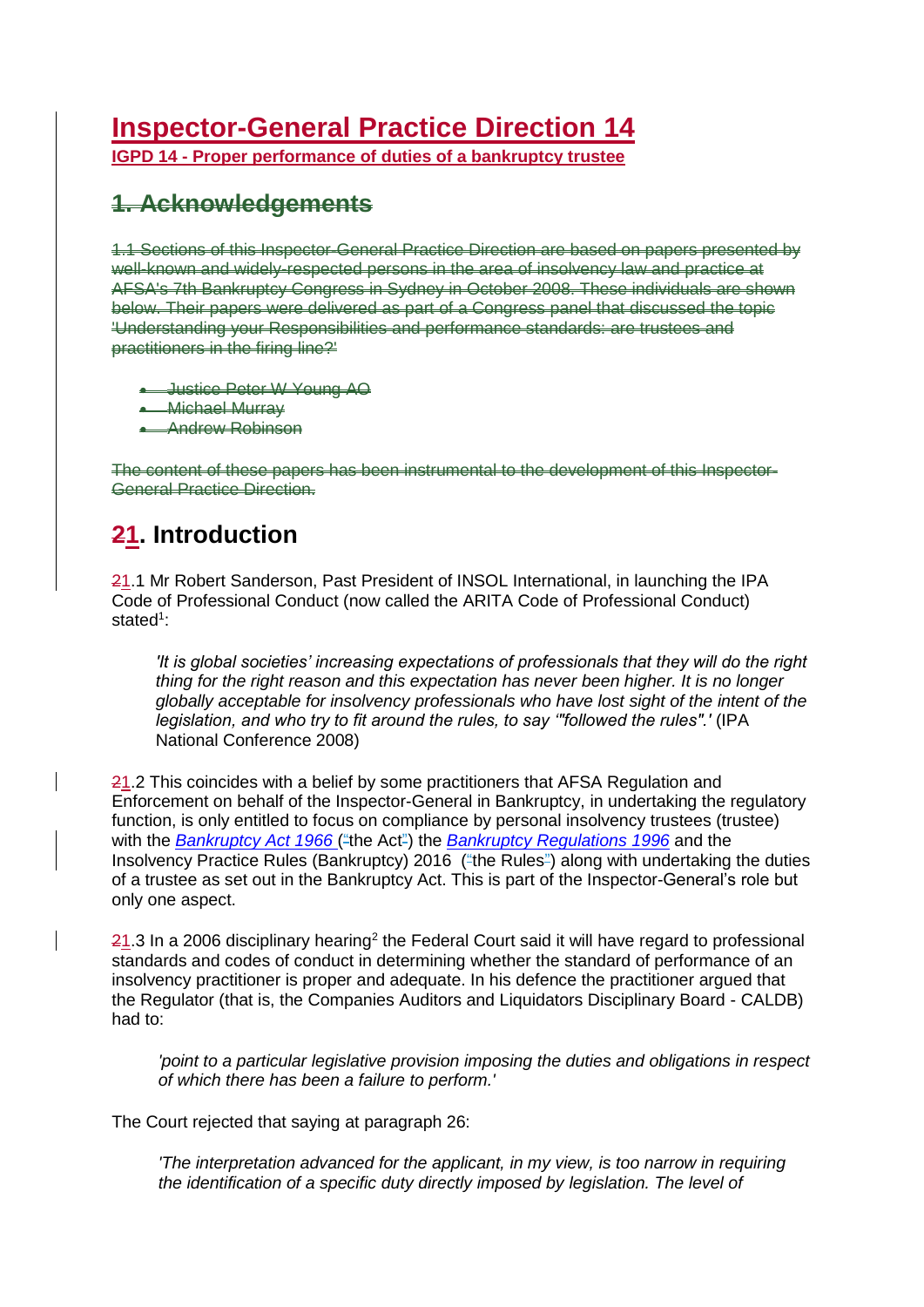*performance called for is that of "adequacy." The standard is that the duty must be performed "properly." The provision is designed to enable a Board representative of the commercial and accounting communities (i.e. CALDB) to consider whether the function has been adequately and properly carried out. To assess this, it is permissible, in my view, to have regard to the standards operative in the relevant sphere of activity.'*

21.4 Therefore it is not just the Act, Regulations and Rules the Inspector-General will expect compliance with, it is professional standards (ege.g. APES 330 Insolvency Services), Codes of Professional Conduct (e.g. ARITA Code of Professional Practice) and [Inspector-General](https://www.afsa.gov.au/about-us/practices/inspector-general-practice-directions)  [Practice Directions,](https://www.afsa.gov.au/about-us/practices/inspector-general-practice-directions) like this document, that need to be complied with.

 $21-5$  Section 40-40 of the Insolvency Practice Schedule to the Act ("the Schedule<sup>"</sup>): empowers the Inspector-General to issue a show cause letter to a trustee who has, for example, failed to exercise powers of a registered trustee properly or has failed to carry out the duties of a registered trustee properly.

21.6 Therefore, in making an assessment under section 40-40, the Inspector-General will consider not only whether the trustee has exercised powers and carried out duties, but that such action was undertaken properly.

21.7 This paper outlines the existing legislation that guides a trustee, explores the meaning of 'properly' by reference to the common law covering the fiduciary duties of a trustee and clarifies the Court's and the Inspector-General's expectations of trustees in this regard. Annexure A lists the cases referred to in this paper with internet links to most of them.

1 IPA National Conference 2008

2 Dean-Willcocks v Companies Auditors and Liquidators Disciplinary Board [2006] FCA 1438

## **32. The legislative framework**

## **Section 40-40 of the Schedule**

32.1 Section 40-40 is the basis on which the Inspector-General can decide to convene a Committee to consider whether a trustee is in breach and whether these breaches warrant the cancellation of the trustee's registration, the imposition of conditions, or other action as the legislation allows.

32.2 Section 40-40 provides as follows, with emphasis added:

*40-40 Inspector-General may give a show-cause notice*

*(1) The Inspector-General may give a registered trustee notice in writing asking the trustee to give the Inspector-General a written explanation why the trustee should continue to be registered, if the Inspector-General believes that:*

- *(a) the trustee no longer has the qualifications, experience, knowledge and abilities prescribed under paragraph 20-20(4)(a); or*
- *(b) the trustee has committed an act of bankruptcy within the meaning of this Act or a corresponding law of an external Territory or a foreign country; or*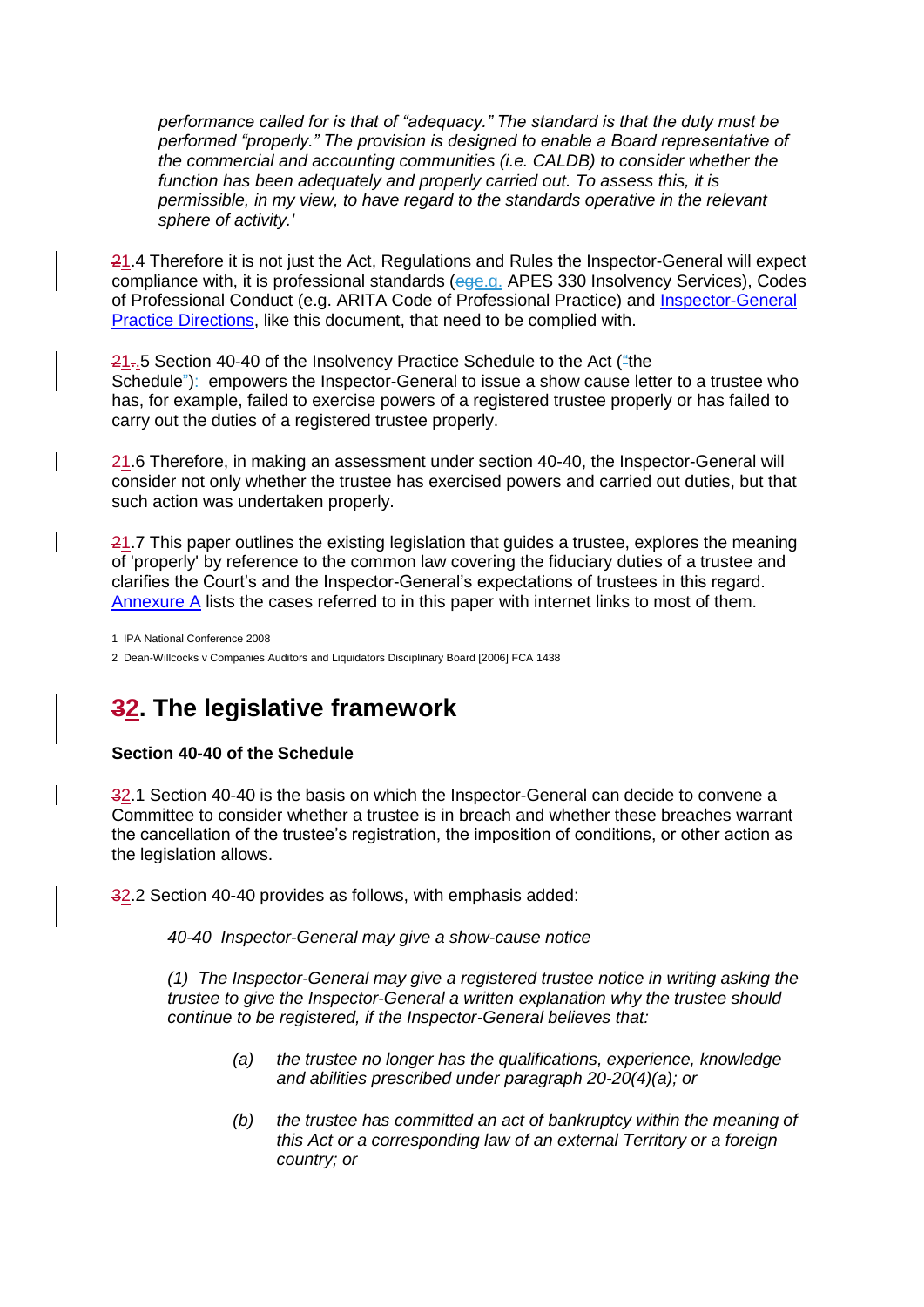- *(c) the trustee is disqualified from managing corporations under Part 2D.6 of the [Corporations Act 2001,](https://www.legislation.gov.au/Details/C2016C00922) or under a law of an external Territory or a law of a foreign country; or*
- *(d) the trustee has ceased to have:* 
	- *(i) adequate and appropriate professional indemnity insurance; or*
	- *(ii) adequate and appropriate fidelity insurance;*

*against the liabilities that the person may incur working as a registered trustee; or*

- *(e) the trustee has breached a current condition imposed on the trustee; or*
- *(f) the trustee has contravened a provision of this Act; or*
- *(g) the trustee's registration as a liquidator under the [Corporations Act](https://www.legislation.gov.au/Details/C2016C00922)  [2001](https://www.legislation.gov.au/Details/C2016C00922) has been cancelled or suspended, other than in compliance with a written request by the trustee to cancel or suspend the registration; or*
- *(h) the trustee owes more than the prescribed amount of notified estate charges; or*
- *(i) if the Court has made an order under section 90-15 that the trustee repay remuneration--the trustee has failed to repay the remuneration1; or*
- *(j) the trustee has been convicted of an offence involving fraud or dishonesty; or*
- *(k) the trustee is permanently or temporarily unable to perform the functions and duties of a trustee because of physical or mental incapacity; or*
- *(l) the trustee has failed to carry out adequately and properly (whether in Australia or in an external Territory or in a foreign country):* 
	- *(i) the duties of a trustee; or*
	- *(ii) any other duties or functions that a registered trustee is required to carry out under a law of the Commonwealth or of a State or Territory, or under the general law; or*
- *(m) if the trustee is or was the administrator of a debt agreement--the trustee has failed to carry out adequately and properly (whether in Australia or in an external Territory or in a foreign country) the duties of an administrator in relation to a debt agreement; or*
- *(n) the trustee is not a fit and proper person; or*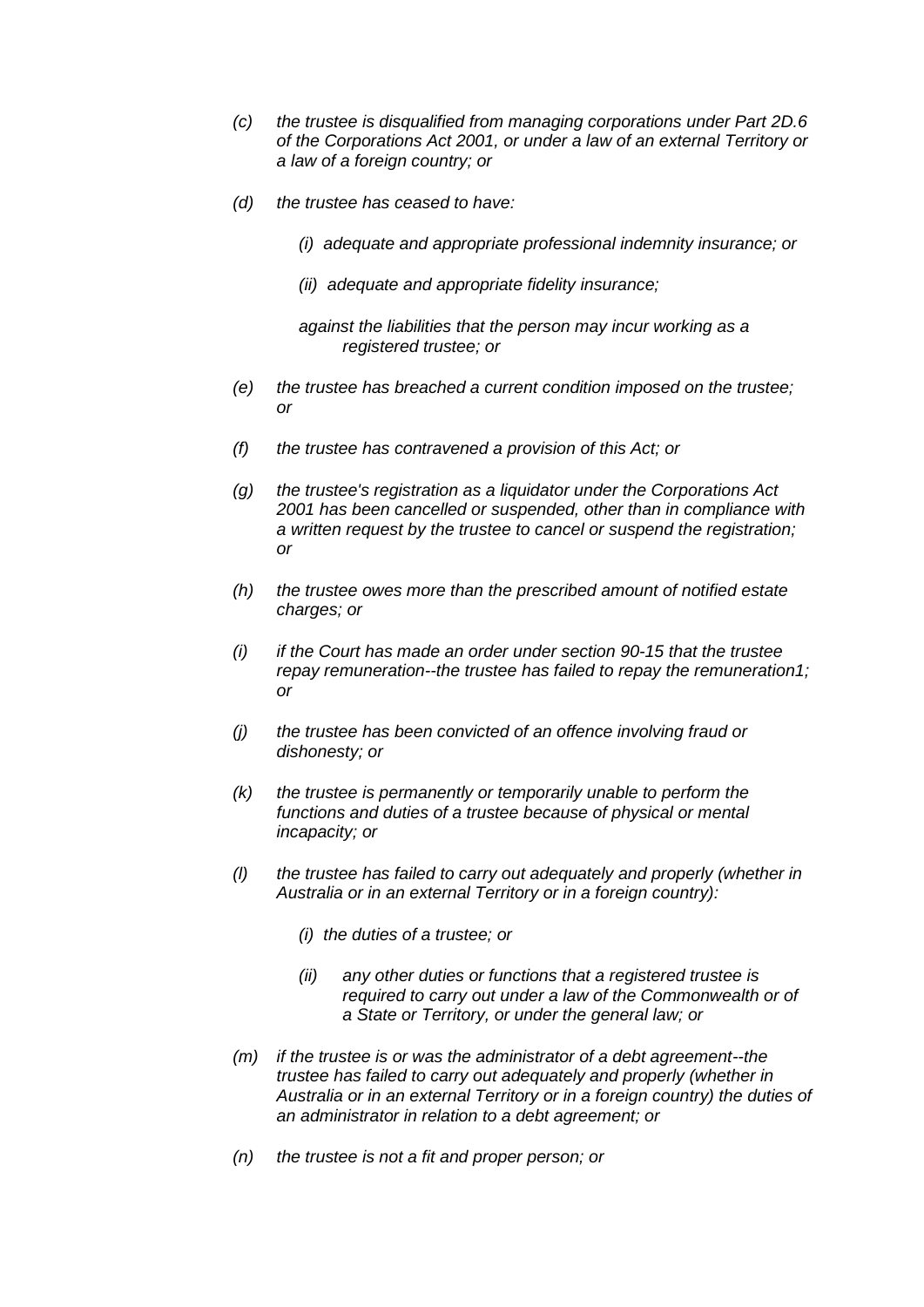- *(o) the trustee is not resident in Australia or in another prescribed country; or*
- *(p) the trustee has failed to comply with a standard prescribed for the purposes of subsection (4).*

*(2) A notice under subsection (1) is not a legislative instrument.*

*(3) Nothing in this section affects the operation of Part VIIC of the [Crimes Act 1914](https://www.legislation.gov.au/Details/C2016C01139) .*

*Note: Part VIIC of the [Crimes Act 1914 i](https://www.legislation.gov.au/Details/C2016C01139)ncludes provisions that, in certain circumstances, relieve persons from the requirement to disclose spent convictions and require persons aware of such convictions to disregard them.*

*(4) The Insolvency Practice Rules may prescribe standards*<sup>3</sup> *applicable to the exercise of powers, or the carrying out of duties, of registered trustees.* 

3 The standards are prescribed by Division 42 of the Rules.

## **Section 12**

32.3 While this section essentially provides certain powers to the Inspector-General, it also imposes a duty on trustees (and debt agreement administrators). The relevant provision is s12(1A), which provides:

(1A) Where the Inspector-General requests a registered trustee or the administrator of a debt agreement, for the purposes of subsection (1), to provide a report as to the operation of this Act, **the registered trustee or administrator, as the case may be, shall forthwith provide the report requested**.

32.4 The term 'for the purposes of subsection (1), to provide a report as to the operation of this Act', is to be read broadly to apply to situations where a registered trustee or for that matter a debt agreement administrator, has been formally requested under subsection 12(1) to provide a report irrespective as to whether it relates to a particular estate, their personal insolvency administration practice as a whole, or any other purpose under the Act, including in particular the provision of the annual administration estate return information.

32.5 It is implicit in this that to properly carry out this duty the registered trustee or debt agreement administrator has an obligation to provide a timely and accurate report.

32.6 Subsection 12(2) states that:

*(2) For the purposes of discharging his or her functions under this Act, the Inspector-General may:*

- *(a) require the production of any books kept by an Official Receiver or by a trustee; and*
- *(b) require a trustee to answer an inquiry made to him or her in relation to any of the following matters in which the trustee is, or has been, engaged:*
	- *(i) a bankruptcy;*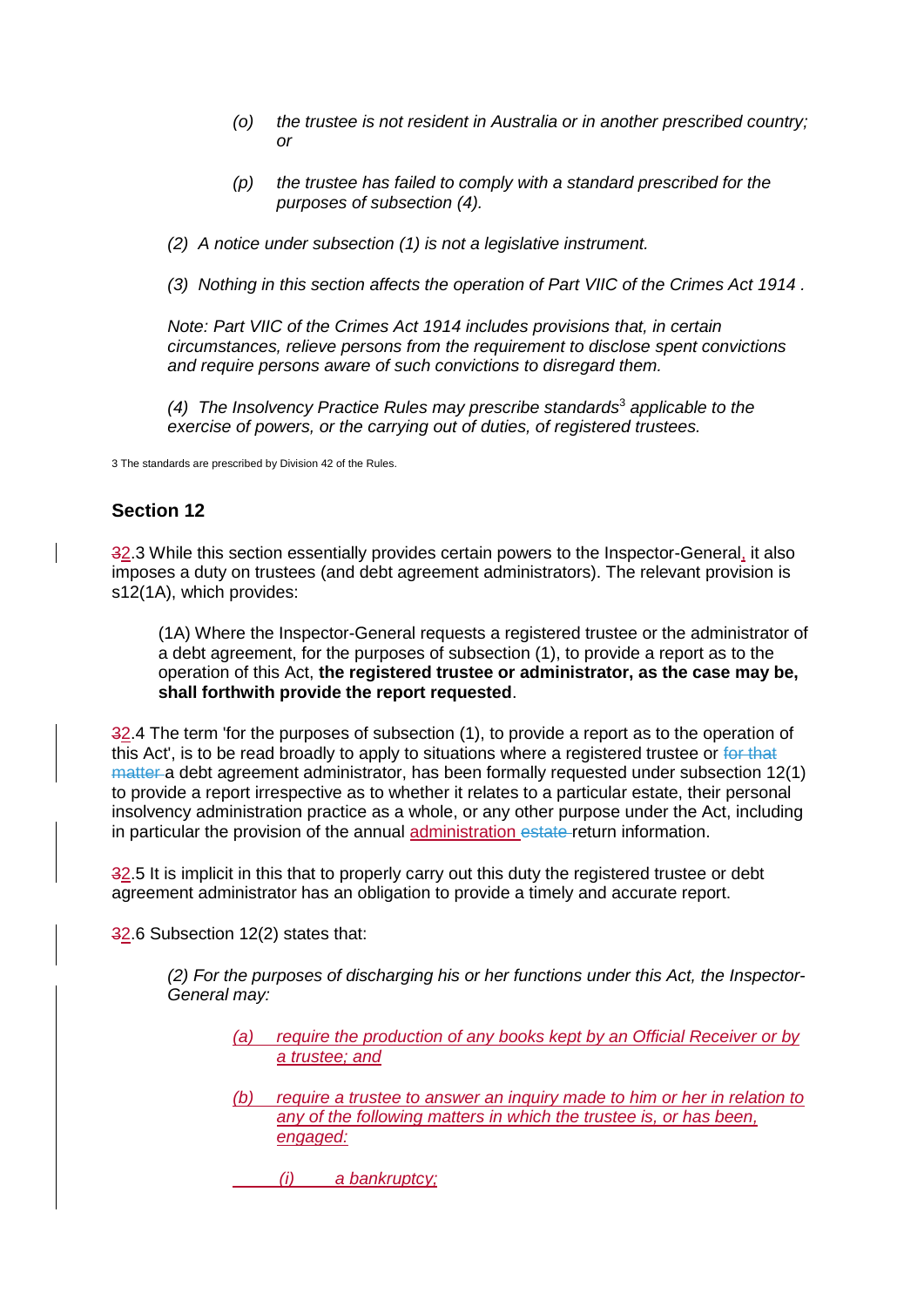|                            | ʻii)<br>188; | the control of property under an authority give under section                                                                                           |
|----------------------------|--------------|---------------------------------------------------------------------------------------------------------------------------------------------------------|
|                            | (iii)        | an administration under Part XI;                                                                                                                        |
|                            | (IV)         | a personal insolvency agreement, schem or arrangement<br>or composition; and                                                                            |
| (C)                        |              | at any time investigation the books of a trustee                                                                                                        |
|                            |              | (a) require the production of any books kept by an Official Receiver or by a trustee;                                                                   |
| and                        |              | require a trustee to answer an inquiry made to him or her in relation to any of the<br>following matters in which the trustee is, or has been, engaged: |
| <del>a. a bankruptcy</del> |              | b. the control of property under an authority given under section 188<br>an administration under Part XI.                                               |
| <del>(b)</del>             |              | d. a personal insolvency agreement, scheme of arrangement or composition<br>3. at any time investigate the books of a trustee.                          |
|                            |              | 20 7 Henes the trustee has a duty to essist the Inspector Coneral by allowing researchlo                                                                |

32.7 Hence the trustee has a duty to assist the Inspector-General by allowing reasonable access to books and records and accurately answering any enquiry within a reasonable time frame.

2.8 Section 75-30 of the Schedule states:

75-30 Inspector-General may attend meetings

- *(1) The Inspector-General is entitled to attend any meeting of creditors held under this Act*
- *(2) Subject to any provision of this Act (including any provision in relation to voting), the Inspector-General is entitled to participate in any meeting of creditors held under this Act.*

2.9 It is implicit in section 75-30 of the Schedule that a trustee should not engage in conduct that prevents or attempts to prevent AFSA staff members from attending and participating in a meeting of creditors (subject to rule 75-85 of the Rules – refer particularly to rule 75-85(1) of the Rules 'a person other than a creditor (or the creditor's proxy or attorney) is not entitled to vote at a meeting of creditors). AFSA staff will comply with our published protocols when attending such meetings<sup>4</sup>.

3.8 Subsection 12(4) states:

*(4) The Inspector-General:*

*1.is entitled to attend any meeting of creditors held under this Act; and 2.subject to section 64ZA, is entitled to participate in any such meeting as the Inspector-General thinks fit.*

3.9 It is implicit in subsection 12 (4) that a trustee should not engage in conduct that prevents or attempts to prevent AFSA Regulation and Enforcementstaff members from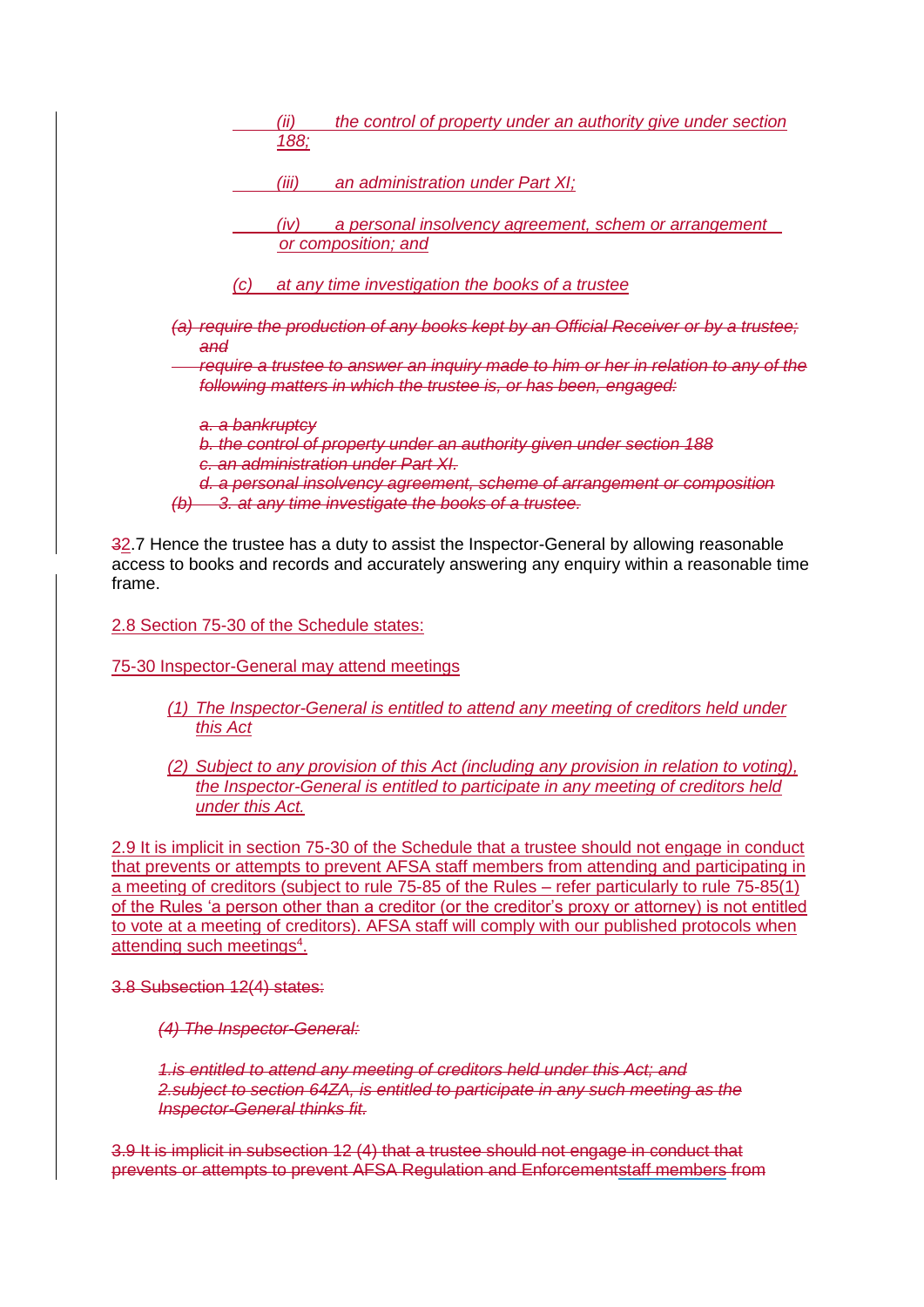attending and participating in a meeting of creditors (subject to s64ZA<sup>4</sup> - Refer particularly subsection 64ZA(3) 'a person other than a creditor is not entitled to vote.'). AFSA Regulation and Enforcementstaff will comply with ourits published protocol when attending such meetings<sup>s</sup>.

er particularly subsection 64ZA(3) – "a person other than a creditor is not entitled to vote."

45 Refer IGPS 11 paragraph 3.1 - 3.22

## **Section 19**

32.10 Specific duties of a trustee of the estate of a bankrupt are set out in subsection 19(1):

- *1. The duties of the trustee of the estate of a bankrupt include the following:*
	- *(a) notifying the bankrupt's creditors of the bankruptcy*
	- *(b) determining whether the estate includes property that can be realised to pay a dividend to creditors*
	- *(c) reporting to creditors within 3 months of the date of the bankruptcy on the likelihood of creditors receiving a dividend before the end of the bankruptcy*
	- *(d) (repealed) giving information about the administration of the estate to a creditor who reasonably requests it*
	- *(e) determining whether the bankrupt has made a transfer of property that is void against the trustee*
	- *(f) taking appropriate steps to recover property for the benefit of the estate*
	- *(g) taking whatever action is practicable to try to ensure that the bankrupt discharges all of the bankrupt's duties under this Act*
	- *(h) considering whether the bankrupt has committed an offence against this Act*
	- *(i) referring to the Inspector-General or to relevant law enforcement authorities any evidence of an offence by the bankrupt against this Act*
	- *(j) administering the estate as efficiently as possible by avoiding unnecessary expense*

*(k) exercising powers and performing functions in a commercially sound way. (k)(l) The duties imposed on the trustee under Schedule 2.*

32.11 It is important to understand that these duties relate to individual estates rather than broader responsibilities or duties of a trustee. Clearly, failing in respect to any of these is a fundamental breach of duty although allowance needs to be made for what is reasonable in the particular circumstances, the seriousness of the breach, its impact and the trustee's history of compliance.

## **Division 42 of the Rules - standards for trustees**

32.12 Division 42 of the Rules sets out standards for the minimum level of acceptable conduct and performance for registered trustees.

32.13 The purpose of the standards, stated in subsection 42-4(2) of the Rules is:

" *(2) The purpose of the standards is to ensure:*

 *(a) that a registered trustee acts at all times in accordance with the trustee's powers and duties under the Act, the regulations and these Rules and in relation to the practice of bankruptcy law generally; and*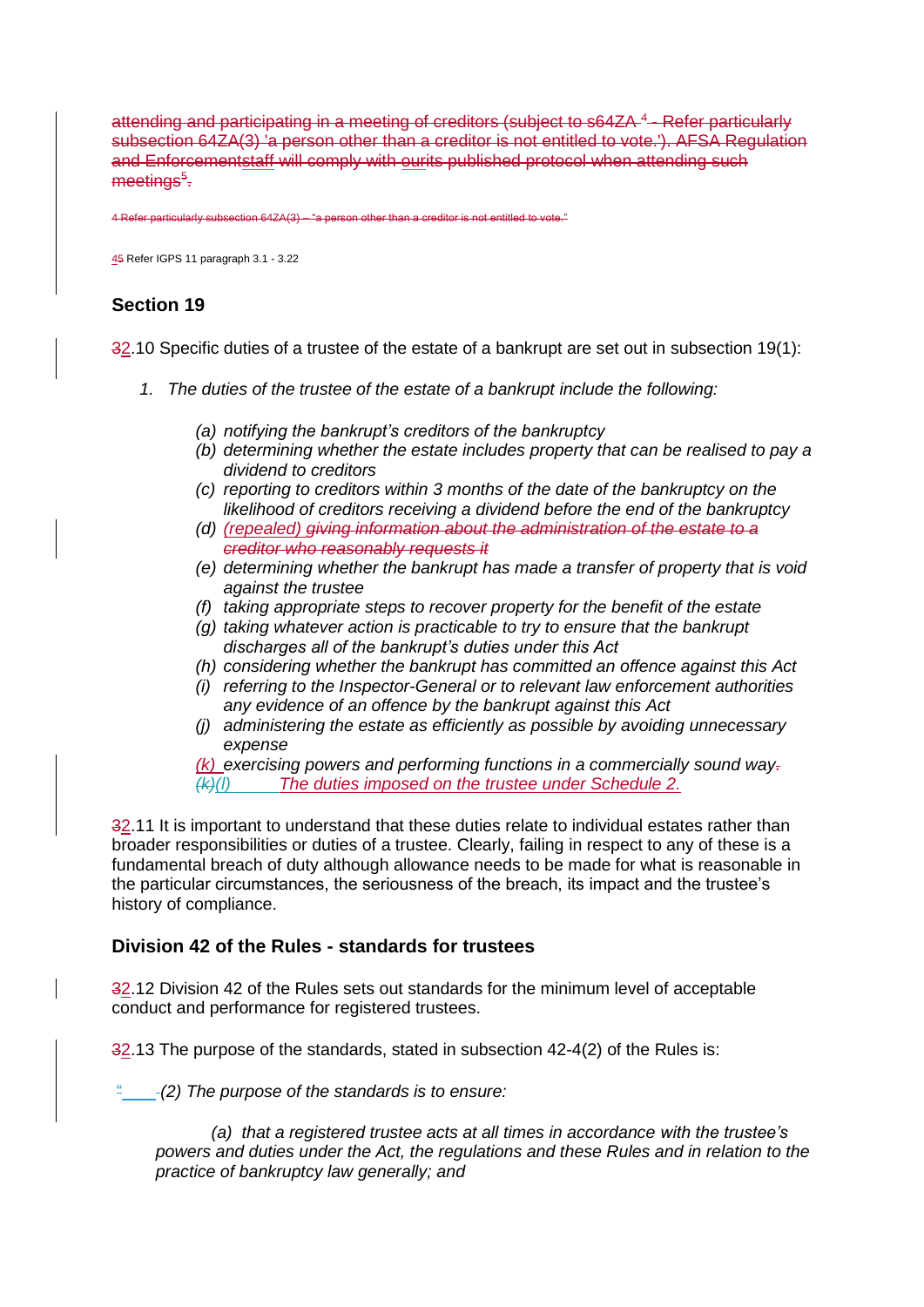*(b) that an administration to which these standards apply is carried out consistently at a high level."*

32.14 This practice direction does not set out all of the Standards, but focuses on those standards that are not prescriptive, but rather use subjective terms (highlighted for ease of reference) to describe conduct expected:

## **42-10 Trustees to act honestly and impartially**

(1) A registered trustee must act honestly and impartially in relation to each administration.

(2) Without limiting subsection (1), a registered trustee must not make or sign a document that the trustee knows, or ought reasonably to know, is false or misleading in a material particular.

(3) The trustee must not include in any document prepared by the trustee a clause that disclaims the trustee's responsibility for the document's authenticity.

## **42-15 Communication**

(1) Communications by a registered trustee must be:

- (a) clear and concise and, where appropriate, expressed in lay terms; and
- (b) objective; and
- (c) responsive; and
- (d) timely; and
- (e) expressed in a professionally courteous tone and manner.

(2) A registered trustee must take care to ensure that all communications, including reports (whether issued personally or by delegation) are accurate and do not omit or obscure information required to be included or relevant to users of the communication.

(3) A registered trustee must preserve confidential information where necessary, unless disclosure of such information is required by law.

## **42-20 Conflict of interest**

If, during an administration, it becomes apparent that the registered trustee has an actual or potential conflict of interest in relation to the administration, the trustee must, as soon as practicable after becoming aware of the conflict of interest:

> (a) notify the creditors, the person who appointed the trustee, a committee of inspection or the Court, as appropriate, of the conflict of interest; and

(b) take appropriate steps to avoid the conflict of interest.

## **42-40 Realising assets**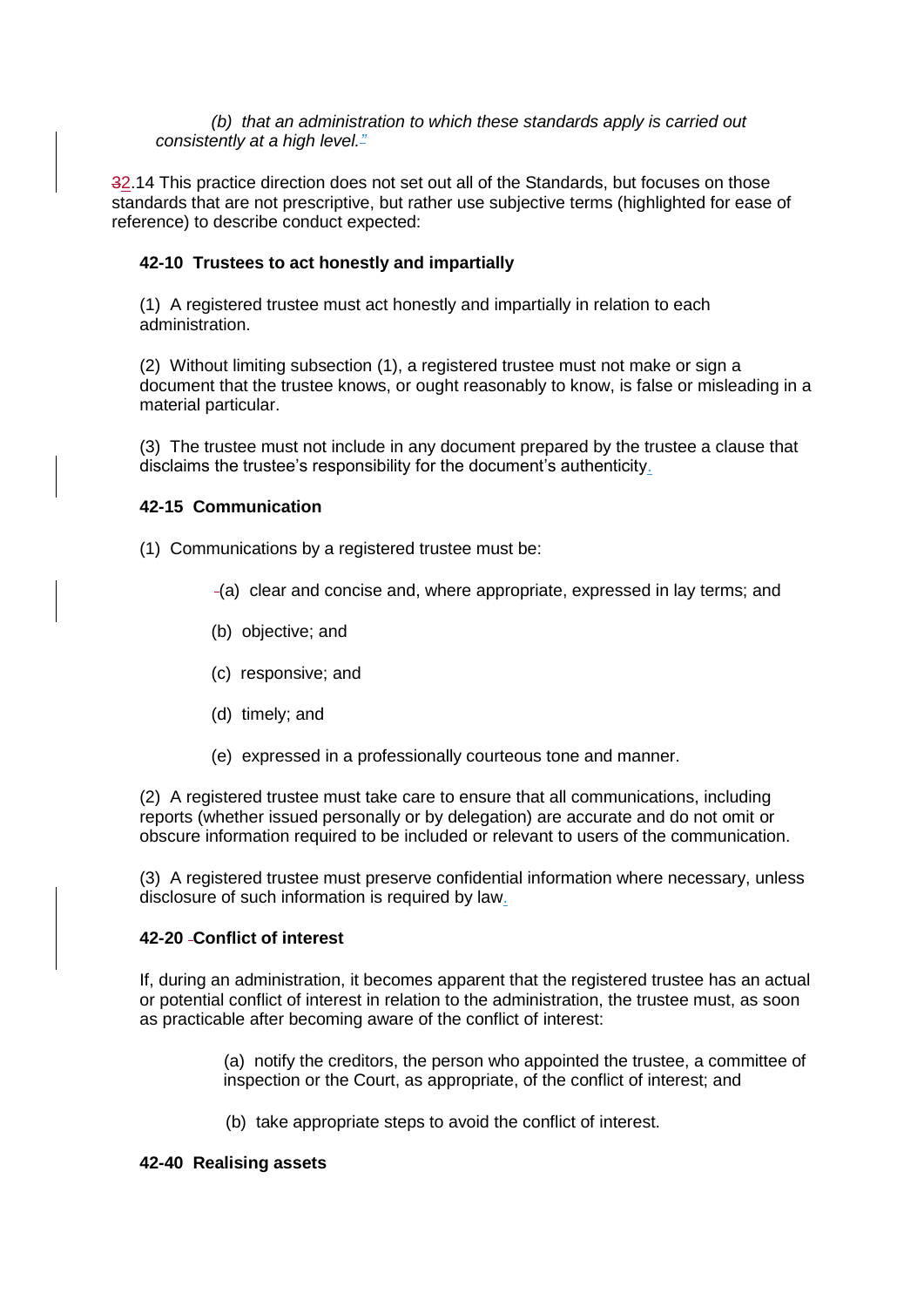A registered trustee in relation to an administration must realise only those assets:

- (a) that will give a cost-effective return to creditors; or
- (b) that contribute to the payment of the costs of the administration; or
- (c) that may be realised in accordance with a personal insolvency agreement.

#### **42-45 Ownership or interests in assets**

In determining the ownership of, or an interest in, an asset that is part of divisible property, a registered trustee must act reasonably and claim only the amount that fairly represents the interest in, or value of, the asset.

#### **42-55 Disposal of property**

A registered trustee must act independently and impartially in undertaking transactions and dealings relating to the disposal of the property of a regulated debtor.

#### **42-60 Costs incurred to be necessary and reasonable**

In conducting an administration, a registered trustee must:

- (a) incur only those costs that are necessary and reasonable; and
- (b) before deciding whether it is appropriate to incur a cost, compare the amount of the cost likely to be incurred with the value and complexity of the administration.

#### **42-130 Creditors' views to be considered**

A registered trustee must consider the views of creditors in relation to whether money held by the trustee should be:

- (a) applied to conduct further investigations in relation to the administration; or
- (b) distributed as a dividend.

## **42-135 Distribution of estate funds**

A registered trustee must distribute estate funds in a timely manner, having regard to:

- (a) the complexity of the administration and the claims of creditors; and
- (b) the amount of funds available for distribution; and
- (c) the need to retain funds in the estate to meet existing or expected commitments.

#### **42-185 Income and contribution assessment**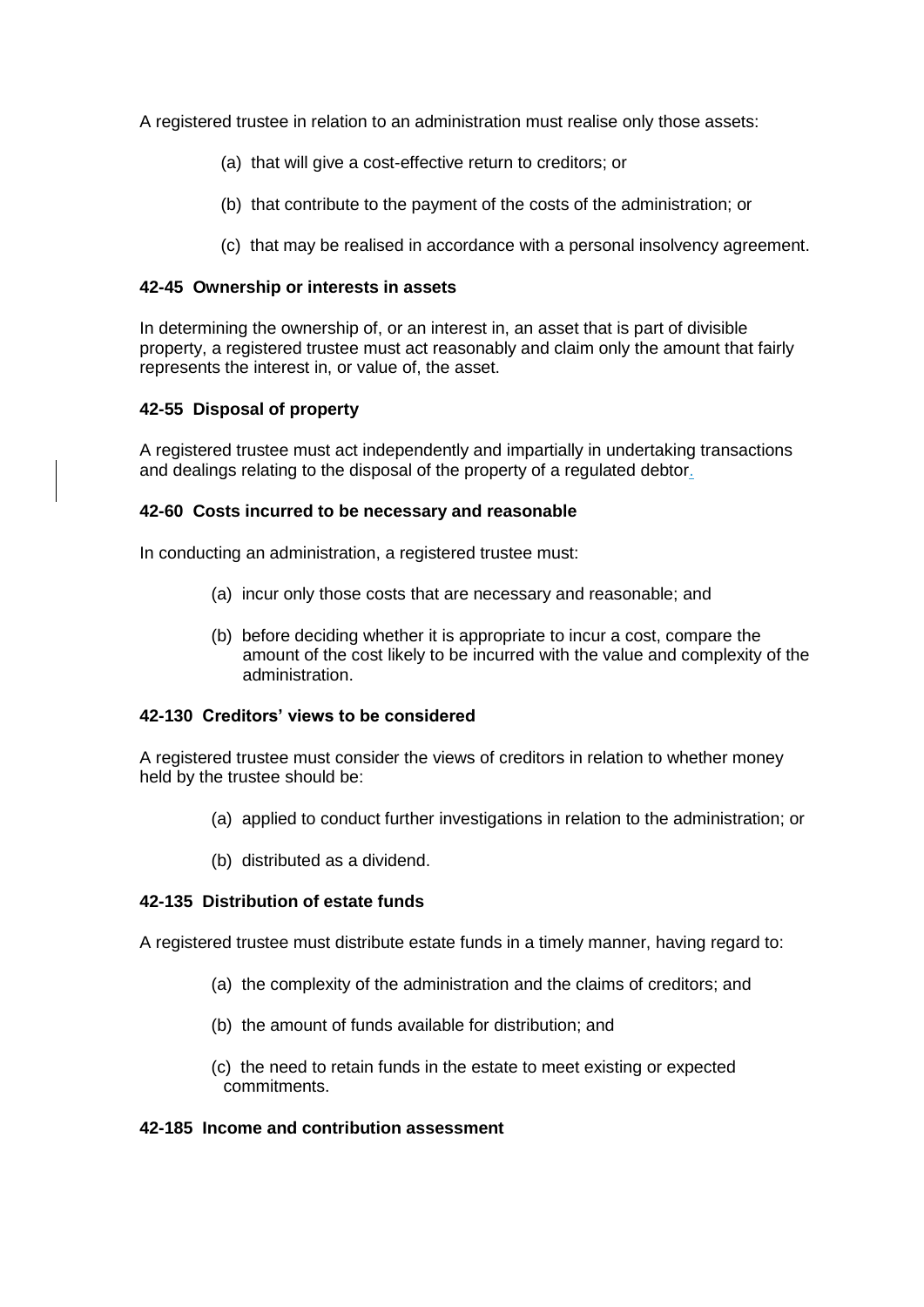(1) Despite section 42-170, this section does not apply to a registered trustee in relation to the estate of a deceased person in respect of which an order has been made under Part XI of the Act.

(2) The registered trustee must, as soon as possible after all necessary information has been made available, make an assessment of:

- (a) the income of the regulated debtor in respect of a contribution assessment period; and
- (b) the contribution that the regulated debtor is liable to pay.
- (3) The registered trustee must:
	- (a) act fairly and reasonably in determining the time for payment of any contribution (*contributions liability*) that a regulated debtor is liable to pay in respect of a contribution assessment period, calculated in accordance with section 139S of the Act; and
	- (b) if full payment within the contribution assessment period or before discharge would cause hardship to the regulated debtor, consider giving the regulated debtor an extension of the time for payment of contributions liability.
- (4) The registered trustee must:
	- (a) give the regulated debtor a copy of the assessment of income and contributions liability, setting out and explaining the basis on which the amount of any contributions liability has been calculated; and
	- (b) notify the regulated debtor of the effect of section 139ZA of the Act (about internal review of assessment).
	- (5) In this section:

*contribution assessment period* has the same meaning as in section 139K of the Act.

#### **42-190 Monitoring payment of contributions**

(1) Despite section 42-170, this section does not apply to a registered trustee in relation to the estate of a deceased person in respect of which an order has been made under Part XI of the Act.

- (2) The registered trustee must:
	- (a) monitor the payment of contributions by a regulated debtor to ensure the contributions liability is discharged; and
	- (b) if necessary, take appropriate steps to recover contributions that remain unpaid after the time for payment has passed.

32.15 The terms highlighted in the Standards set out above set the context for the following paragraphs of this practice direction. The duties and responsibilities of trustees as fiduciaries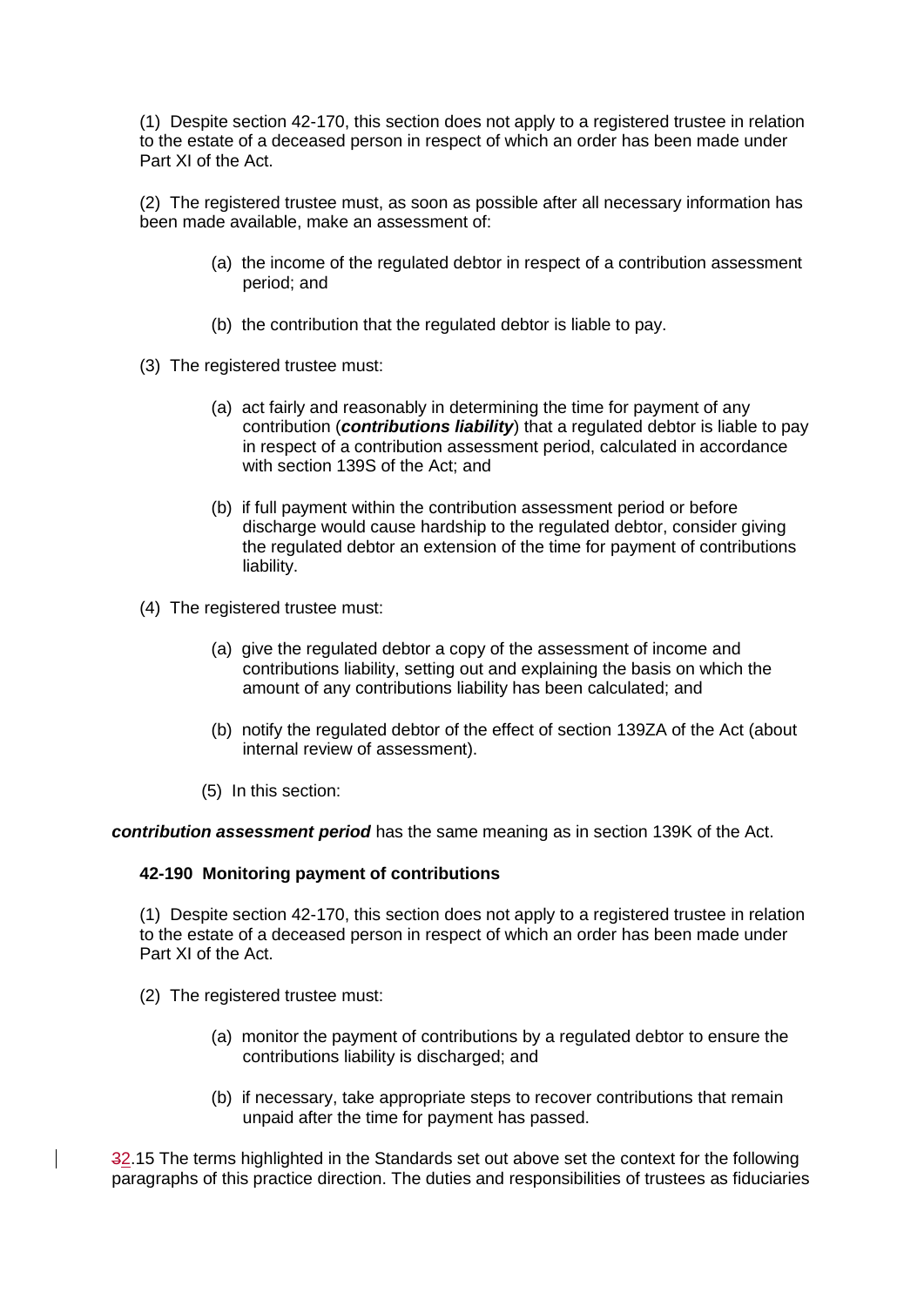and officers of the Court are often couched in very subjective terms, making it a challenging aspect of personal insolvency law. Notwithstanding this, practitioners can obtain guidance from the Standards and case law precedents led by *Ex parte James* and the other cases listed in Annexure A to this practice direction.

## **43. Trustees as fiduciaries and officers of the court**

43.1 A trustee in bankruptcy is classed as a fiduciary. 'Fiduciary' is a term that may be defined in various ways but, essentially, it involves a person who has an obligation to act on behalf of another, subject to certain duties. In particular, a person who is a fiduciary generally owes two types of duties to those with whom he or she is in professional contact.

43.2 These are:

- duty to use care and skill
- a duty to act in good faith.

43.3 The duty to use care and skill is allied to common law obligations. A person may be under a contract whose terms, express or implied, require that person to use skill and care. Furthermore, such a person may owe a duty of care under the law of negligence. The way in which the common law duties are vindicated are by an award of damages to the person damaged by the conduct. With the breach of a statutory duty in the nature of a fiduciary duty, the remedy may be set out in the relevant statute or it may be an order that the defaulting fiduciary restore the fund or person to the state it or he/she would have been in but for the breach.

## **The role in** *ex parte James*

43.4 A trustee must act justly. They are considered officers of the Court and in exercising powers and discretions and making decisions no lesser standard is to be expected of them than of a court or judge. This principle is referred to as the rule in *Ex parte James*. 65

43.5 The rule requiring a trustee to act justly or fairly can apply even in situations where this may not otherwise be strictly required by law—for example where some property has come into the hands of the bankrupt which was never intended to be property of the bankrupt, but, in law, is his property.<sup>76</sup>

43.6 In such circumstances, for the rule in *Ex parte James* to operate, it has been suggested that four requirements must be met. These are:

- that the bankrupt estate has been enriched by the relevant transaction
- that the claimant is unable to submit a proof of debt in the ordinary way
- an honest person would consider it unfair for the trustee to retain the money in question
- the rule only operates so as to nullify an enrichment of the bankrupt estate.

43.7 The rule in *Ex parte James* was referred to in two relatively recent cases, *Re Houston*  (Bankrupt)<sup>87</sup> and *Foyster v Prentice*<sup>98</sup>.

43.8 In the Houston case the trustees sought the Ceourt's directions pursuant to the old subsection 134(4) of the Act in order to call upon the executors of a deceased estate, of which the bankrupt was a beneficiary, to make an in specie distribution. It was held that it was not unfair nor unconscionable conduct of the trustee in the sense of *Ex parte James*, to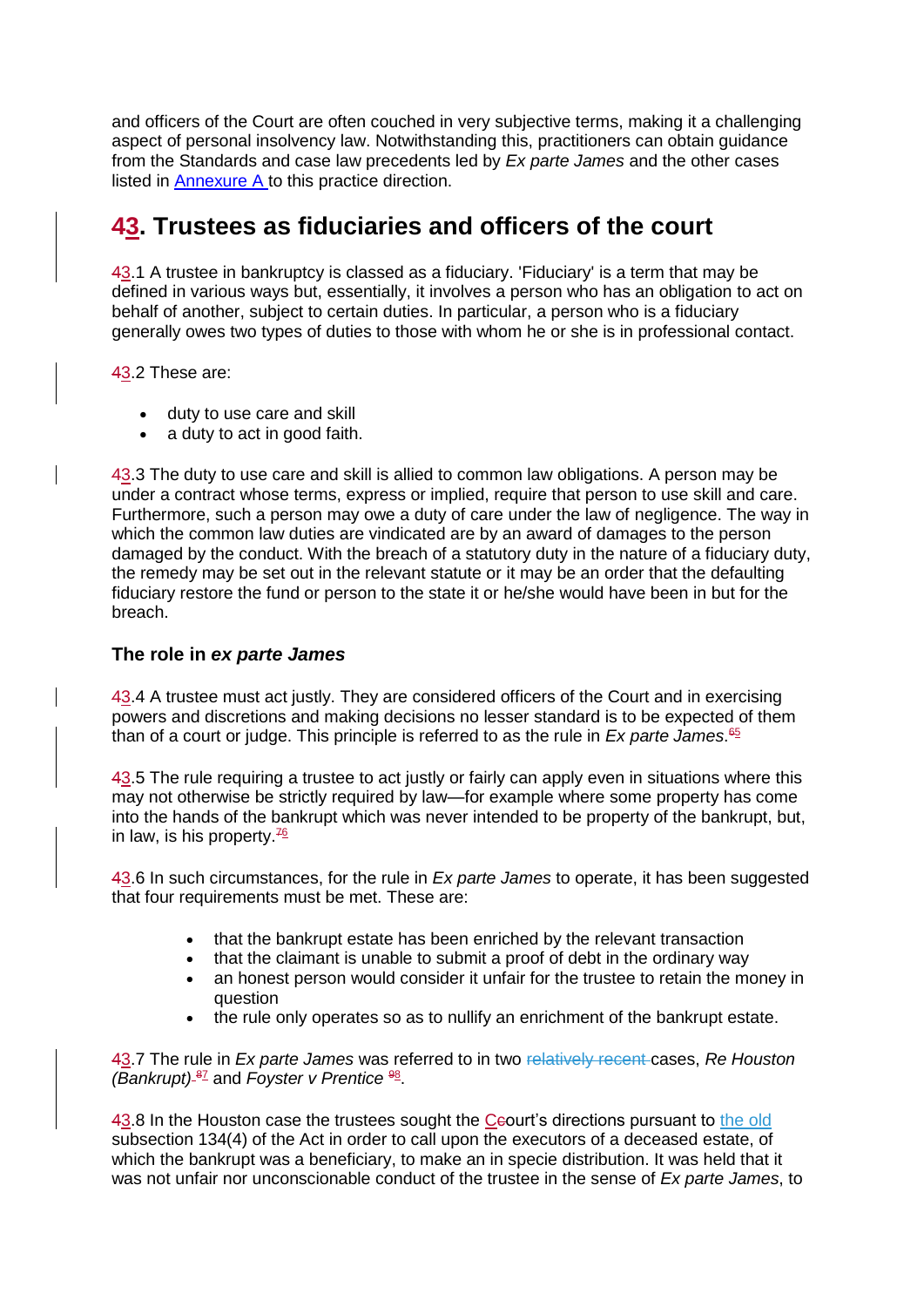call upon and receive the in specie distribution notwithstanding the consequences of leaving the bankrupt with a post bankruptcy capital gains tax liability and the Australian Taxation Office with a fresh claim. It can be concluded that the trustees acted prudently in seeking the court's directions so that the full impact and negative consequences on all parties could be considered. See also Re: *Hamilton <sup>109</sup>* .

43.9 In the Foyster case the bankrupt made an unsuccessful application for review of the trustee's conduct and in particular sought orders that the trustee had not acted impartially and had breached the fiduciary duty owed to him during the conduct of his duties and administration of the bankrupt estate. At 185 Wilson FM stated:

*"The complaint by the applicant can be answered when regard is had to the duties of a trustee in bankruptcy. As I have said it is not the function of a trustee to act as directed by the bankrupt. Nor is it his function to consult the bankrupt before taking any action, even action that may be adverse to the bankrupt's interests."*

And at  $202$ 

*"There is authority that a trustee in bankruptcy is required to act as a fiduciary in relation to the estate of the bankrupt except where the Bankruptcy Act provides otherwise: Re Ladyman <sup>1110</sup>; Pridmore v Magenta Nominees Pty Ltd <sup>1211</sup>. However, in my view the trustee does not act as a fiduciary vis a vis the bankrupt in the widest sense of that word in equity. As the cases extracted show, the trustee has public duties to efficiently administer the bankrupt estate."*

43.10 The *Ex parte James* principle received further airing in

- *Thomas v Donnelly (John Robert Thomas v Max Christopher Donnelly*  $4312$
- *Nguyen v Pattison*<sup>1344</sup>-and
- *Draper v Official Trustee*. 1415

In the Nguyen case Weinberg J stated that in trustees making decisions:

*"No lesser standard is to be expected of them than of a court or judge".*

34.11 A trustee is a person who must command and retain the confidence of the Court, of the creditors and debtors in bankruptcy proceedings and of the general community. His competence must be, and remain of a high order— see *Muir v Bradley*<sup>-156</sup> and *Wong v* Inspector-General in Bankruptcy-<sup>167</sup>.

43.12 If a trustee has a situation where he or she is considering whether *Ex Parte James*  applies, unless the answer is obvious or all the creditors agree, the trustee would be wise to take legal the best-advice or seek the direction of the court under Section 90-15 of the Schedule. subsection 134(4) of the Act.

- 65 (1874) LR 9 Ch 609. Ex parte James also discussed in Re David Hurt; Ex Parte David Hurt [1988] FCA 85
- 76 The Presbyterian Church (NSW) Property Trust v Scots Church Development Ltd [2007] NSWSC 676

123 John Robert Thomas v Max Christopher Donnelly (In the matter of John Robert Thomas) (No. 2) [1997] FCA 1142

<sup>87</sup> Rambaldi, In the Matter of Houston (Bankrupt) [2008] FCA 1519

<sup>98</sup> Foyster v Prentice [2008] FMCA 757

<sup>109</sup> Application by William James Hamilton [2009] FMCA 1040

<sup>1110</sup> Re Ladyman (1981) 55 FLR 383

<sup>112</sup> Pridmore v Magenta Nominees Pty Ltd [1999] FCA 152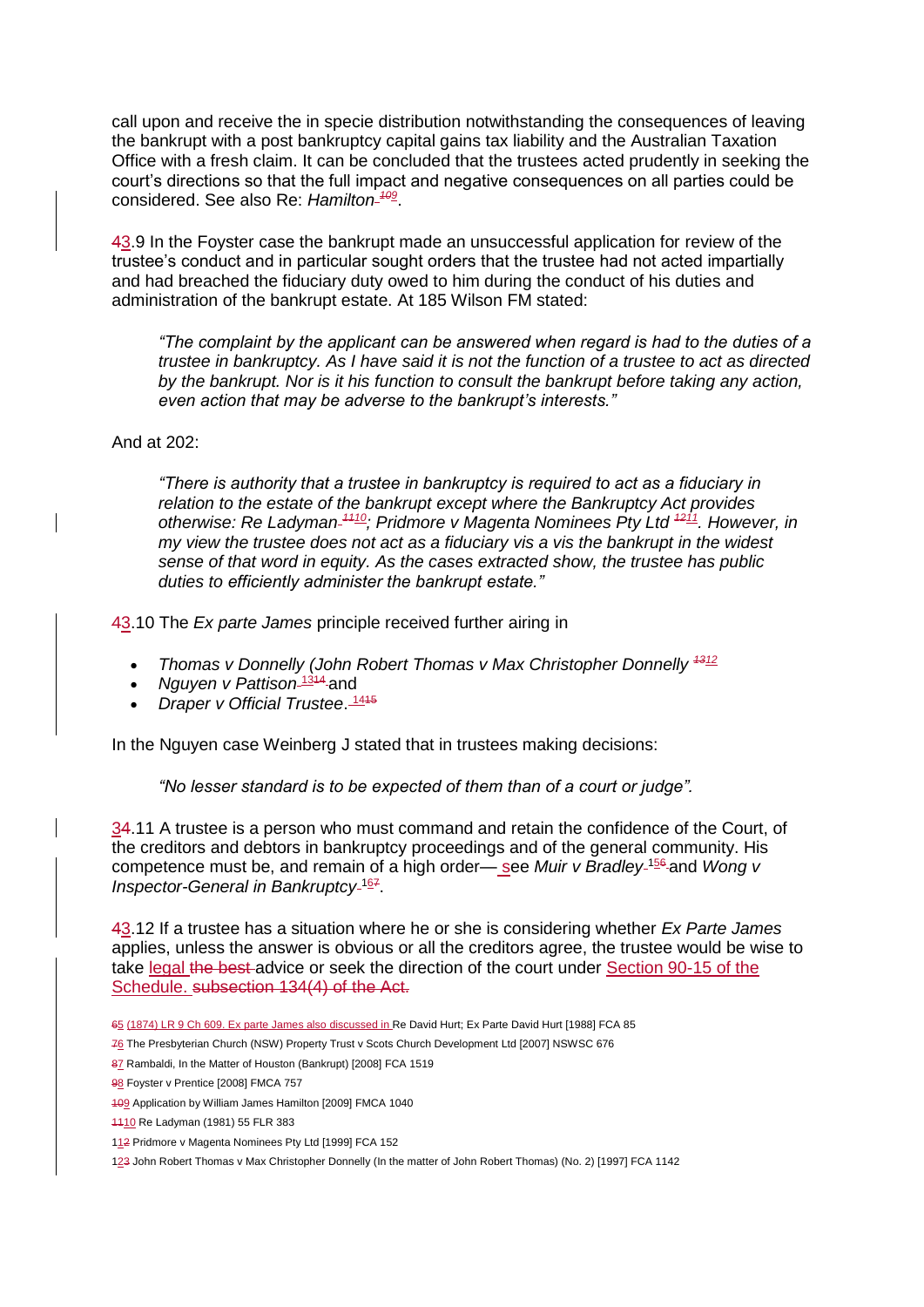Nguyen v Pattison [2005] FCA 650 Draper v Official Trustee in Bankruptcy [2006] FCAFC 157 Re Brian Muir, Registrar In Bankruptcy v David Geoffrey Bradley [1984] FCA 324 167 Wong and Inspector-General in Bankruptcy and Ors [2008] AATA 487

## **Independence and avoiding conflicts of interest**

43.13 A trustee is precluded from having a personal interest or a duty to a third party which conflicts with his or her fiduciary duty and duty as a trustee<sup>187</sup>.

43.14 In *Re Lamb*<sup>189</sup> at 24, Sweeney J said:

*"The objects of the Act are of public importance and it is of great importance to the community that the role given by the legislature to a trustee, is fulfilled only by persons who are, and who are seen to be, completely independent."* 

43.15 In carrying out his or her duties, a trustee must not only act independently, but must be seen to act independently. Therefore, if a conflict of interest arises the trustee must avoid or remove that conflict if it raises any perception of partiality. The test is whether there might be, in the eyes of a reasonable person, a perception of conflict. Where there is an actual or potential conflict of interest the trustee must notify the relevant parties and take appropriate steps to avoid the conflict of interest. See:

- Southern Hotels<sup>1920</sup>
- *Pascoe v Deltawiz* <sup>201</sup>
- **Starkey v Rondo**<sup>212</sup>

See also Rule 42-20 of the Standards and ARITA Code of Professional Practice for Insolvency Practitioners, Section 6 for further guidance.

43.16 In *Re Partridge<sup>223</sup>*, cited in the Southern Hotels, Starkey and Boral Montoro (see paragraph 38) cases, Lockhart J stated that a trustee:

*"must be scrupulously careful to ensure that he never allows himself to be placed in a position of conflict or potential conflict. A registered trustee must not only be impartial; he must be seen to be impartial".*

43.17 In the case of *Boral Montoro Pty Ltd v McLachlan<sup>243</sup>* the proposed trustee was a partner of a firm that was a creditor of the debtor. The debtor was applying to persuade the Court not to appoint that trustee. At paragraph 15, Wilson FM concluded,

*"The solicitor for the petitioning creditor advised the court that the firm would not prove in the bankruptcy thereby seeking to dispel any suggestion of a conflict. However the matter is not so simple, the appearance of such a conflict already exists and is not dispelled by such an intended course of action."*

43.18 SinceSection 60-21 of Schedule 2 of the Act Fromstates that from 27 June 2019 it is an offence it will constitute an offence for a trustee (the first person) to "give, or agree to offer to give, to another person, any valuable consideration; …with the intention of securing their appointment or nomination as a trustee…or securing or preventing the appointment or nomination of a third person as a trustee of a regulated debtor's estate".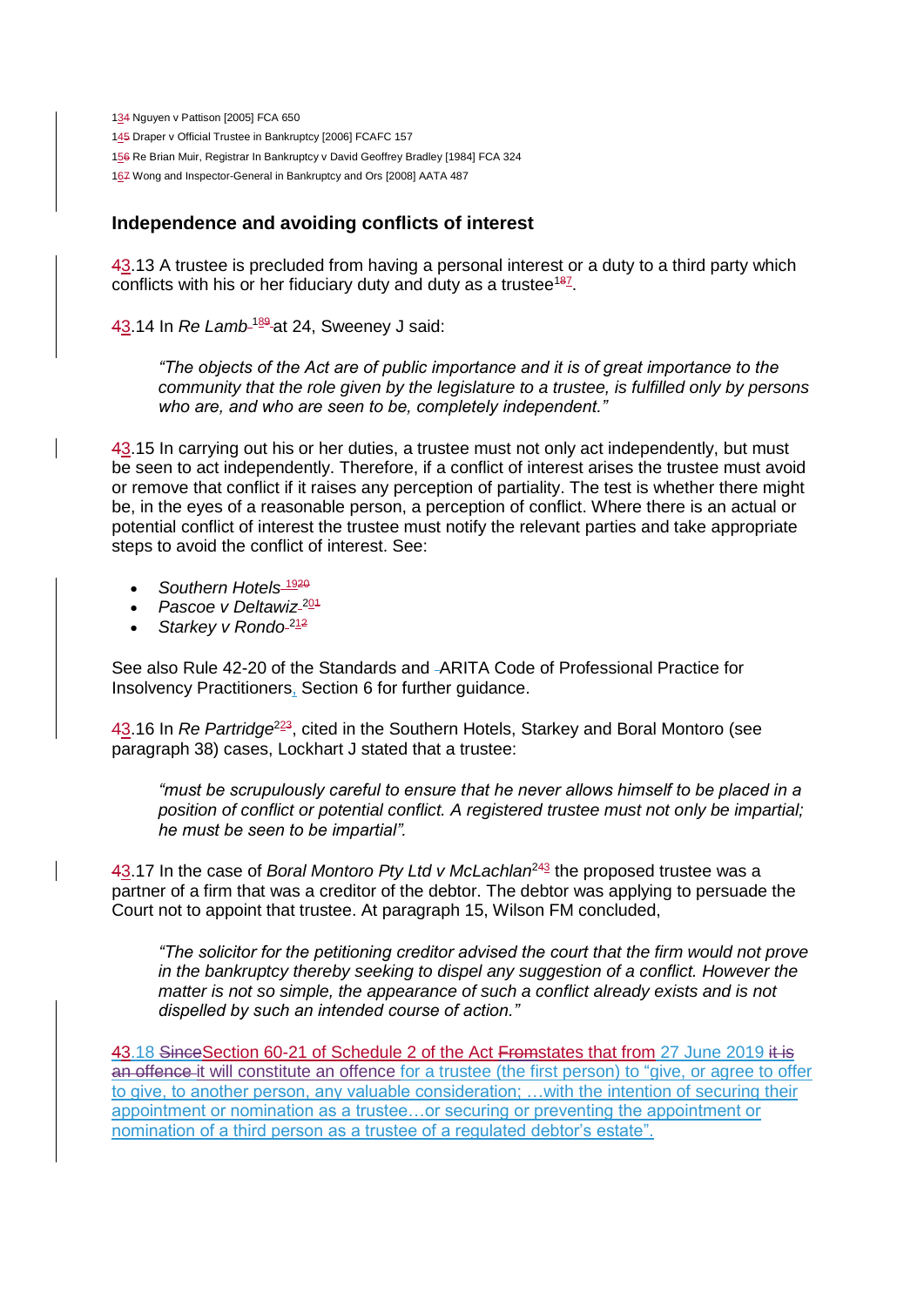43.19 This highlights the severity of a perceived or actual conflict of interest where a financial inducement has been offered or given to another to obtain an appointment as trustee or prevent someone else's appointment.

 Hughes Aircraft Systems International v Airservices Australia [1997] FCA 558 Re Lamb; Ex Parte Registrar In Bankruptcy [1984] FCA 133 Southern Hotels Pty Ltd, in the matter of Temple [2000] FCA 1406 Pascoe (Trustee) v Deltawiz Pty Ltd, in the matter of Deltawiz Pty Ltd [2003] FCA 1100 Starkey as Trustee of the Estate of Peter John Dance v Rondo Building Services Pty Ltd [2005] FCA 1081 Re Partridge (unreported FCA Lockhart J 22 September 1982) Boral Montoro Pty Ltd v McLachlan [2007] FMCA 533

## **Impartial and fair**

43.2018 As stated in Rule 42-10 of the Standards a trustee must act honestly and impartially in relation to each administration.

43.2119 A trustee plays a central role in the administration of estates under the Act and is under a general duty to exercise the powers committed to him or her in such a fashion that the objects of the Act, including those of equality between creditors and fairness to bankrupts and debtors are served (see *Re Lamb*).

43.202 The minimum standard required of the trustee is that he or she shall handle the assets with a view to achieving the maximum return from the assets to satisfy the claims of the creditors and to provide the best surplus possible for the bankrupt (see *Mannigel v*  Aitken<sup>254</sup>).

43.231 The trustee's responsibility to the bankrupt of fairness and equality of interests between the bankrupt and his or her creditors and providing the best surplus possible are sometimes forgotten. On occasion trustees have only focussed on providing the maximum return to creditors. The fact that a trustee has to consider more than the interests of the creditors was reaffirmed in *Adsett v Berlouis*<sup>256</sup> where Northrop J concluded:

'"*the trustee has a dual function: first, to administer the estate in the interests of the creditors and the bankrupt; second, to exercise, as a public duty and for the public welfare, certain powers given, and duties imposed, under the Act, (Re Campbell; ex parte Official Trustee (1987) 13 FCR 326 at 329)<sup>267</sup> .*"'

43.242 Justice Spender in *Doolan v Dare<sup>278</sup>at paragraph* 37 provided a summary of relevant case law and commentary on the duties of a trustee as follows:

*'It is clear that the trustee has an obligation to administer the estate in the interests of the creditors and the bankrupt.'*

The High Court approved the following statement of principle in *The Attorney- General for the Commonwealth v Breckler* (1999) 197 CLR 83 at 99:

*'Where a trustee exercises a discretion, it may be impugned on a number of different bases such as that it was exercised in bad faith, arbitrarily, capriciously, wantonly, irresponsibly, mischievously or irrelevantly to any sensible expectation of the settler or without giving a real or genuine consideration to the exercise of the discretion.'"*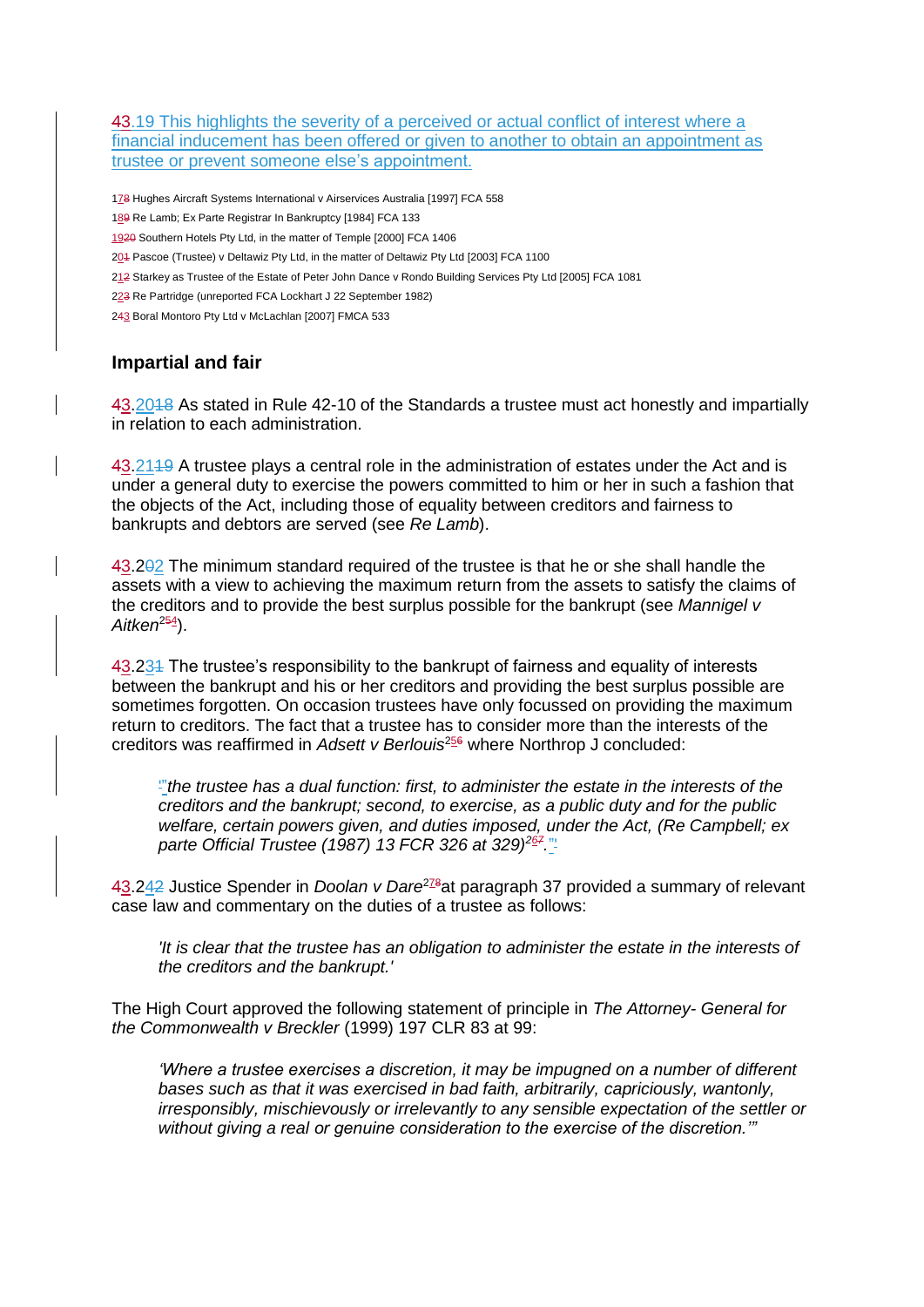*38 In my judgement, the payment of the dividend was motivated not by a consideration of the interests of the creditors or of Mr Doolan but by a consideration of the trustee's own self-interest, and her conduct in borrowing the funds and declaring the dividend was for an improper purpose.*

43.2539 In *Hughes Aircraft Systems International v Airservices Australia* (1997) 146 ALR 1, a judgment of Finn J, His Honour referred to the standard required of a trustee. His Honour said at 81:

'... if a fiduciary is one expected to act in another's interest in a particular matter, that person is (informed consent apart) precluded from having a personal interest or a duty to a third party which conflicts with his or her duty to that other in that matter irrespective of whether that interest or duty actually deflects the fiduciary from the loyal performance of that duty. And so it can be said "[a] man of integrity can be a defaulting fiduciary without ceasing to be honest": *J. Glover, Commercial Equity: Fiduciary Relationship, Butterworths, Sydney*, 1995, para 5.24.'

43.2640 In *Hospital Products Limited v United States Surgical Corporation* (1984) 156 CLR 41, a judgment of the High Court, Mason J, as he then was, said at 103:

'The rule that a fiduciary is not entitled to make a profit without the informed consent of the person to whom the fiduciary duty is owed is not limited to profits which arise from the use of the fiduciary position or of the opportunity or knowledge gained from it for it is said that the basis of this rule is the fiduciary may not place himself in a situation where his duty and his interest conflict: *Consul Development Pty. Ltd. v. O.P.C. Estates Pty. Ltd.* (1975) 132 C.L.R. 373, at p. 393.'

His Honour continued at 107:

'*"A fiduciary is liable to account for a profit or benefit if it was obtained*

*(1) in circumstances where there was a conflict, or possible conflict of interest and duty,orduty, or*

*(2) by reason of the fiduciary position or by reason of the fiduciary taking advantage of opportunity or knowledge which he derived in consequence of his occupation of the fiduciary position.*'"

43.23 27 A trustee will not be allowed to retain monies for distribution where it would be contrary to fair dealing to do so (see *Re Tyler<sup>298</sup>* ).

254 Mannigel v Aitken [1983] FCA 183 256 Adsett v Berlouis [1992] FCA 368 267 Re Noel Rodney Campbell A Bankrupt Ex Parte: the Official Trustee [1987] FCA 120 278 Doolan v Dare [2004] FCA 682 289 Re Tyler; Ex parte Official Receiver [1907] 1 KB 865

## **Efficient and commercial**

 $43.284$  In accordance with paragraph 19(1)(j) of the Act a trustee has a specific duty to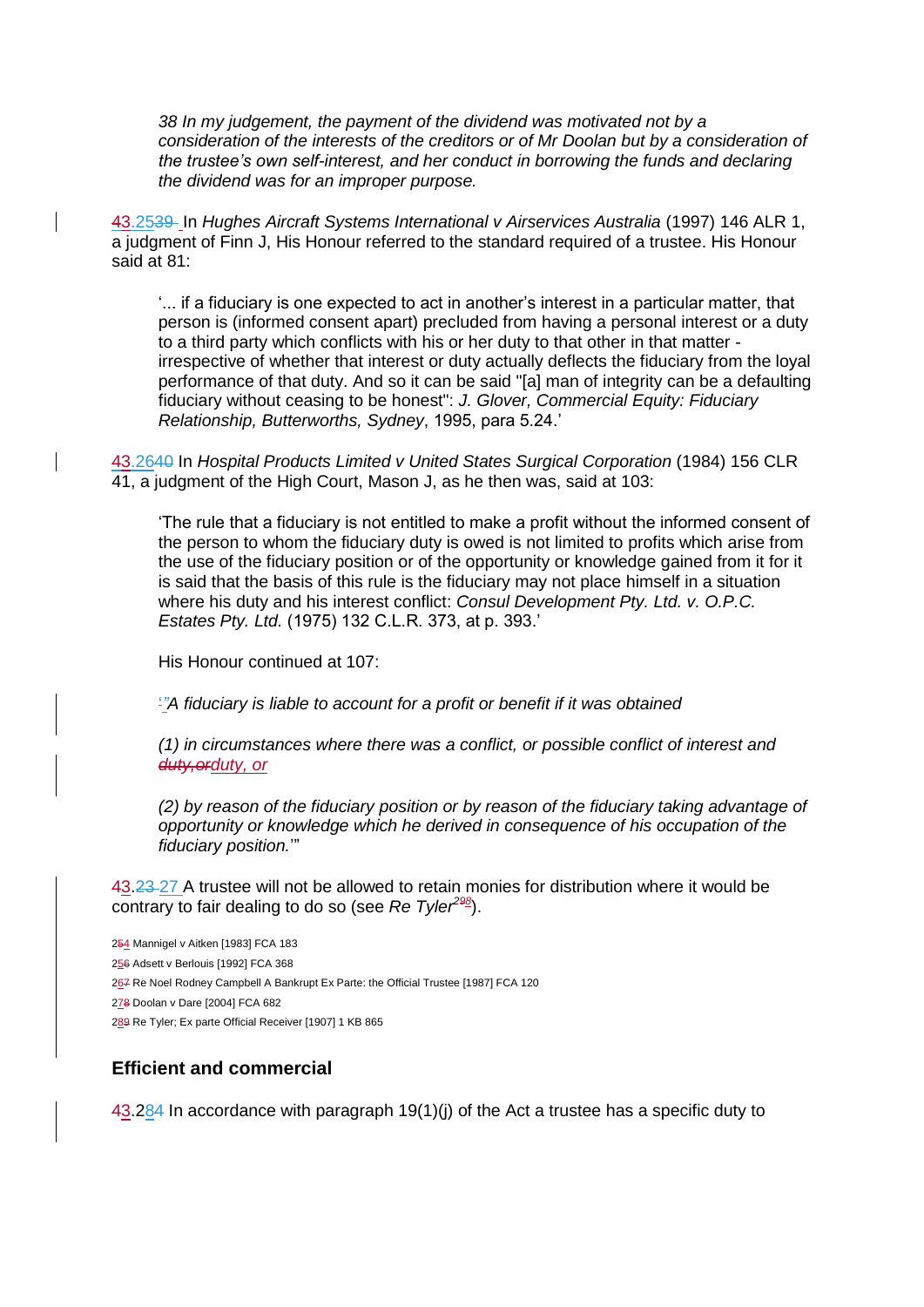"administer the estate as efficiently as possible...". Further, and pursuant to paragraph 19(1)(k) of the Act, a trustee also has a specific duty to act "… in a commercially sound way."

43.259 At paragraph 74 of the decision in *Growden v Committee* under Part VIII of the Bankruptcy Act $2930$  it is stated:

*"'The Tribunal, in undertaking this exercise, has concentrated on assessing whether the answers provided by the applicant were satisfactory for the purpose of his registration as trustee in bankruptcy. His lengthy discursive answers are antithetical to efficiency and s19(1)(j) of the Act requires an estate to be administered as efficiently as possible by avoiding unnecessary expense. If the applicant spends time carrying out the administration of an estate by researching and utilising novel interpretations he claims are available under the Act, rather than utilising more readily understandable and accessible provisions then efficiency will decline and expense will rise. Additionally creditors, the bankrupt and the courts, when considering reports prepared by the applicant, are likely to experience some difficulty determining why he is relying on obscure combinations of provisions when more readily comprehensible and better known provisions are available. Such usages are also not consistent with performing the functions of a trustee in a commercially sound way."'*

43.3026 The trustee is not obliged to take steps which would be unrealistic or expensive. Citicorp Australia Ltd v Official Trustee in Bankruptcy<sup>340</sup>.

43.3127 In Boensch v Pascoe<sup>312</sup> the Court said,

*"A trustee does not (thereby) become disabled from an efficient and, if necessary robust, administration of an estate because his own fees may depend on the outcome.*"

43.3228 It has been recognised by the Courts that a trustee cannot expect to recover all their costs and remuneration in every bankruptcy and that the scale of fees set by a trustee for themselves and their staff reflect this risk. In *Vaucluse Hospital Pty Ltd v Phillips*<sup>323</sup> Riethmuller FM said:

"'…*it must also be borne in mind that undertaking the role of trustee is a function that a trustee embarks upon aware of the inherent risk that he or she may not be remunerated. If an estate contains no assets that can be realised then the trustee will remain without remuneration, unless creditors are prepared to fund investigations. Prescribed remuneration rates are higher than the scale fees for similar work carried out in the course of litigation, presumably (at least in part) to recompense trustees for the risk inherent in the function.*"'

43.33 The result is that a lack of remuneration "*may be an incident of the risk associated with the performance of the trustee's duties in the period between the sequestration order and the expiry of the 21 days"* see Garrett v Deputy Commissioner of Taxation [2005] FMCA 19 at [34] per Lindsay FM. It is certainly a well accepted well-accepted incident of the risk inherent in the performance of the trustee's duties in assetless estates.<sup>1</sup>

#### **Sequestration orders being challenged**

43.3429 The trustee's duty to act in a commercially sound way should be given increased attention when there is an appeal against the making of a sequestration order.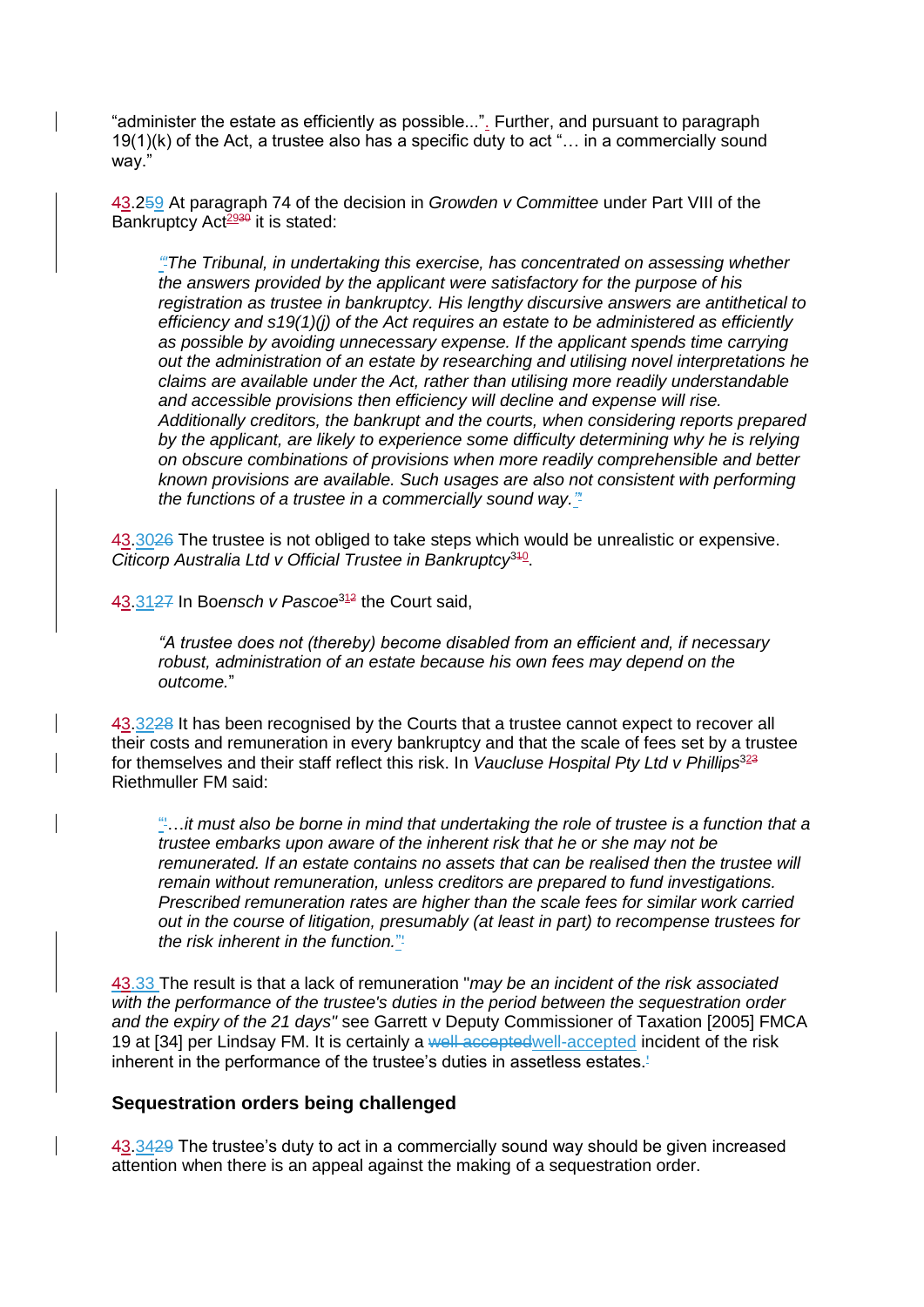43.350 Trustees are faced with the challenge of securing the bankrupt's assets and administering the estate, while being cognisant of the fact that there have been cases where the court has not made provision for trustees fees to be paid where the sequestration order has been set aside (as opposed to the order being annulled by the Court, which is dealt with in section 154 of the Act).

43.364 In *Kyriackou v Shield Mercantile Pty Ltd [No. 2]*<sup>34</sup>, in the Federal Court, a bankruptcy notice that had led to the making of a sequestration order was later declared invalid, and therefore set aside. Because the sequestration order had been wrongly made in the first place, Weinberg J, at paragraph 40 stated,

*"'It would be quite wrong, in my view, to burden Mr Kyriackou, who is the successful applicant in this proceeding, with the costs of administering the estate that should never have been made the subject of a sequestration order. Regrettably, that leaves the Official Trustee with no obvious and immediate recourse against either the appellant or the first respondent. It also leaves him with what might be considered a legitimate sense of grievance. He may be out of pocket for doing no more than what he was required by statute to do."'*

Weinberg J concluded at paragraph 42,

*"'It seems to me that a trustee who administers a bankrupt estate, in the knowledge that the bankrupt is challenging the validity of the sequestration order, must exercise caution when incurring expenses whilst the status of the bankruptcy remains uncertain."'*

43-.372 In Pattison v Hadjimouratis<sup>345</sup>, which was decided by the Full Federal Court, a sequestration order was also set aside. The key factors in this decision were, first, that the trustee was on notice at a very early stage that the bankrupt disputed his bankrupt status and intended to make an application to the court. This early notice meant that the trustee was '*required to exercise caution in incurring expenses'*. The second factor was that the debtor was solvent and wished to pay his debts. As such, it was thought to be '*unfair'* to burden the debtor with the costs of administering the estate. The trustee in bankruptcy was left to pursue his remedies at general law. However, Jacobson J noted that where a sequestration order is '*on foot'*, it is open to the court to annul it rather than setting it aside.

30 29 Growden v Committee under Part VIII of the Bankruptcy Act [2008] AATA 604

304 Citicorp Australia Ltd & Ors v Official Trustee in Bankruptcy & Anor [1996] FCA 1115

312 Boensch v Pascoe [2007] FCA 1977

332 Vaucluse Hospital Pty Ltd v Phillips & Anor [2006] FMCA 44

343 Kyriackou v Shield Mercantile Pty Ltd [No. 2] [2004] FCA 1338

354 Pattison v Hadjimouratis [2006] FCAFC 153

## **54. Principles that can be concluded**

## **General fiduciary principles**

54.1 In summarising these cases we can determine some basic principles on what is proper performance of duties and proper exercise of powers.

54.2 A trustee must act justly. Trustees are officers of the Court and in exercising powers and discretions and making decisions no lesser standard is to be expected of them than of a court or judge. This is referred to as the rule in *Ex parte James*. They have a general duty to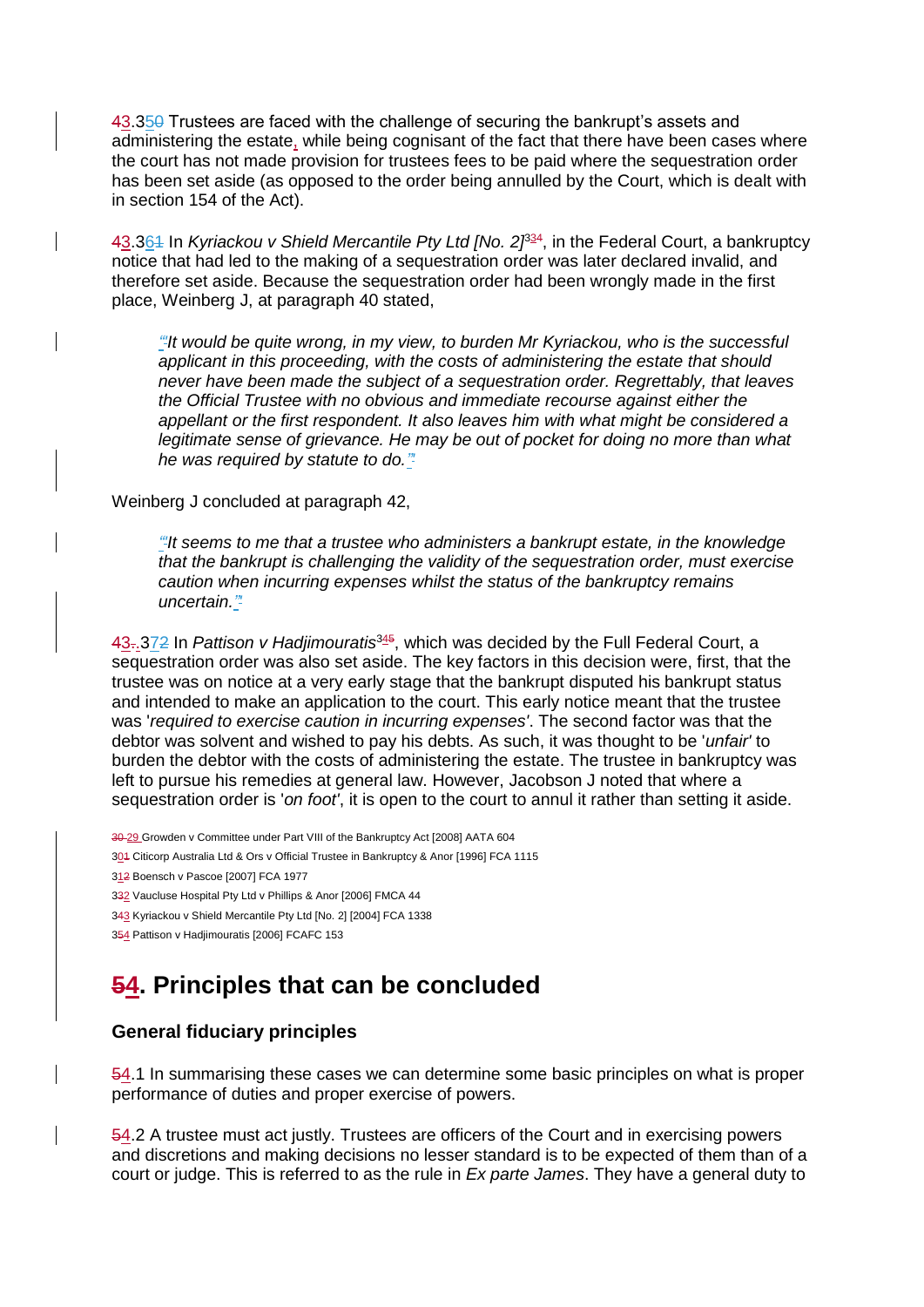exercise the powers committed to them in such a fashion that the objects of the Act, including those of equality between creditors and fairness to bankrupts and debtors, are served.

54.3 A trustee must act with a high duty of care, reasonable prudence and diligence, demonstrating competence of a high order, honesty, independence and impartiality to a standard that commands and retains the confidence of the Court, of the creditors and debtors in personal insolvency proceedings and of the general community.

54.4 A trustee needs to have regard to the interests of the creditors, the bankrupt and the community.

54.5 A trustee must not act in bad faith, arbitrarily, capriciously, wantonly, irresponsibly, mischievously or irrelevantly to any sensible expectation of the interests of the creditors or without giving a real or genuine consideration to the exercise of the discretion.

54.6 A trustee is precluded from having a personal interest or a duty to a third party which conflicts with his or her duty - irrespective of whether that interest or duty actually deflects the trustee from the loyal performance of that duty. The test is whether there might be, in the eyes of a reasonable person, a perception of conflict. Where there is an actual or potential conflict of interest the trustee must notify the relevant parties and take appropriate steps to avoid the conflict of interest. He now an offence to offer or give any consideration to another person to obtain an appointment as trustee.

## **Specific principles**

54.7 We can now overlay some of these general principles with the Standards in Division 42 of the Rules and the specific roles undertaken by a trustee in bankruptcy:

## **When delegating matters to staff**

54.8 Pursuant to Rule 42-4A25 of the Standards, the trustee must ensure that his or her employees comply with the Standards.

54.9 Trustees need to consider when they should act personally, and when and how far they may delegate matters to staff. Generally speaking, where an important or material decision has to be made or policy needs to be set, the trustee must do so personally. That is not to say that he or she should not get advice from others or receive reports from members of staff, but the decision must be made personally.

54.10 However, with administrative, routine or mechanical tasks, the trustee is expected to use common sense in having the task performed as economically as practicable.

## **When dealing with information**

54.11 A trustee must comply with section 15 of the *Privacy Act 1988* when dealing with information relating to an administration.

Note: Section 15 of the *Privacy Act 1988* provides that an APP entity (an agency or organisation) must not do an act, or engage in a practice, that breaches an Australian Privacy Principle (APP) The Australian Privacy Principles are set out in Schedule 1 to the *Privacy Act 1988.<sup>365</sup>*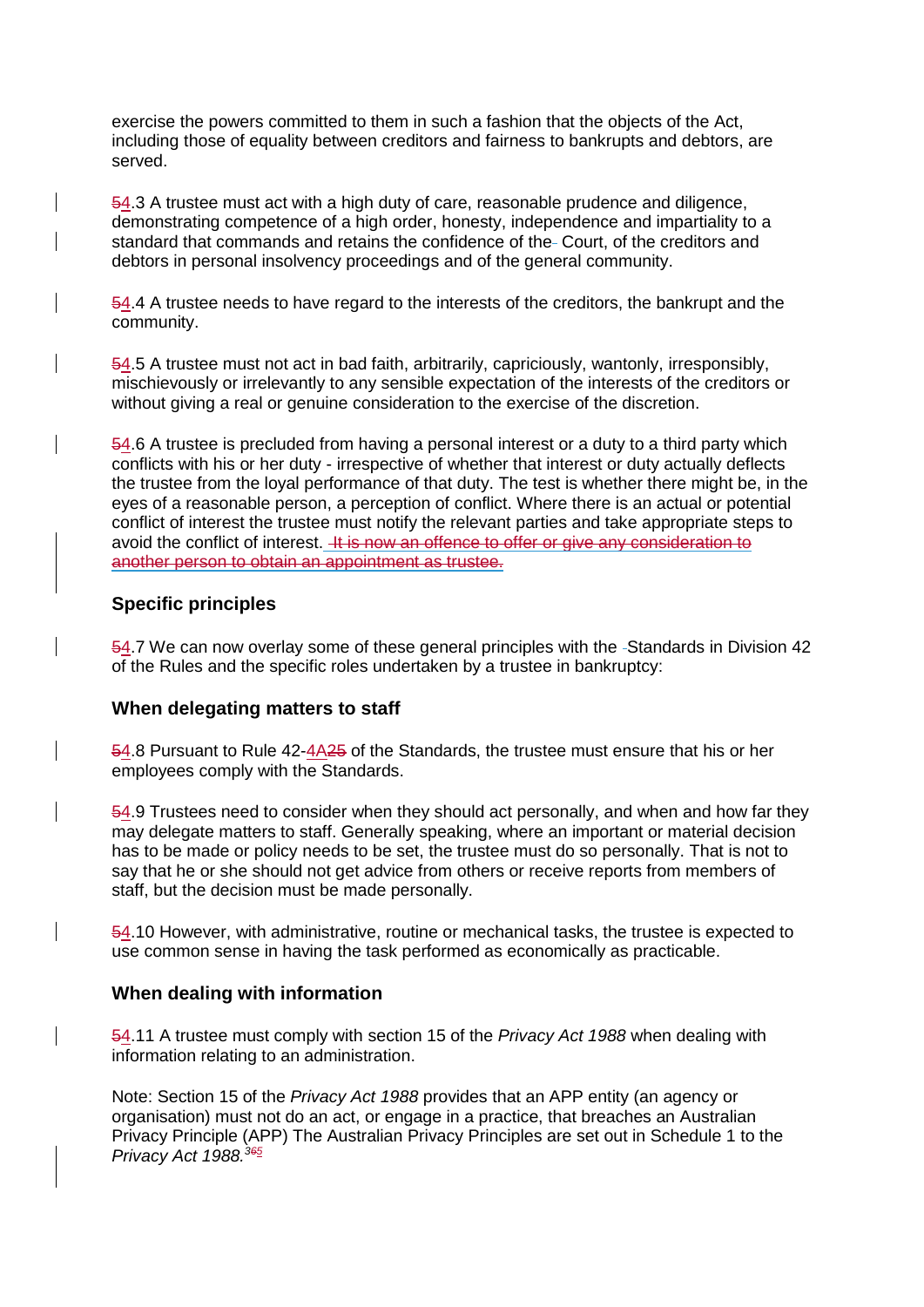54.12 The resolution to the Privacy Commissioner's investigation in *Own Motion Investigation v Bankruptcy Trustee Firm<sup>3</sup>*<sup>736</sup> was as follows:

'*The Commissioner recommended that the trustee firm take steps to prevent general internet users from browsing the bankruptcy files, for example by securing the information using password protection. The Commissioner also recommended that the trustee's opinion on whether bankrupts had breached the Bankruptcy Act be removed from the file made available to creditors.*

The trustee firm agreed to these recommendations and, once satisfied that they had been implemented, the Commissioner closed the own motion investigation on the basis that the trustee firm had adequately dealt with the matter.'

365 See also Own Motion Investigation v Bankruptcy Trustee Firm [2007] PrivCmrA 5 367 Own Motion Investigation v Bankruptcy Trustee Firm [2007] PrivCmrA 5

## **When claiming assets**

54.13 A trustee must act independently and impartially in undertaking transactions and dealings relating to the disposal of the property of a bankrupt, debtor or deceased person and when claiming assets must act reasonably and claim only the amount that fairly represents the interest in, or value of, the asset.

54.14 A trustee must realise only those divisible assets

- a. that will give a cost-effective return to creditors or
- b. that contribute to the payment of the costs of the administration or

c. that may be realised in accordance with a personal insolvency agreement $328$  and in doing so needs to maximise the return both to creditors, maximise any possible surplus to the bankrupt and demonstrate fairness.

387 Rule 42-40 of the Standards

## **Contributions**

54.15 A trustee must<sup>389</sup>

a. act fairly and reasonably in determining the time for payment of contributions liability

b. if full payment within the contribution assessment period or before discharge would cause hardship to the bankrupt, consider giving the bankrupt an extension of the time for payment of contributions liability.

c. give the regulated debtor a copy of the assessment of income and contributions liability, setting out and explaining the basis on which the amount of any contributions liability has been calculated and

d. notify the regulated debtor of the effect of section 139ZA of the Act (about internal review of assessment).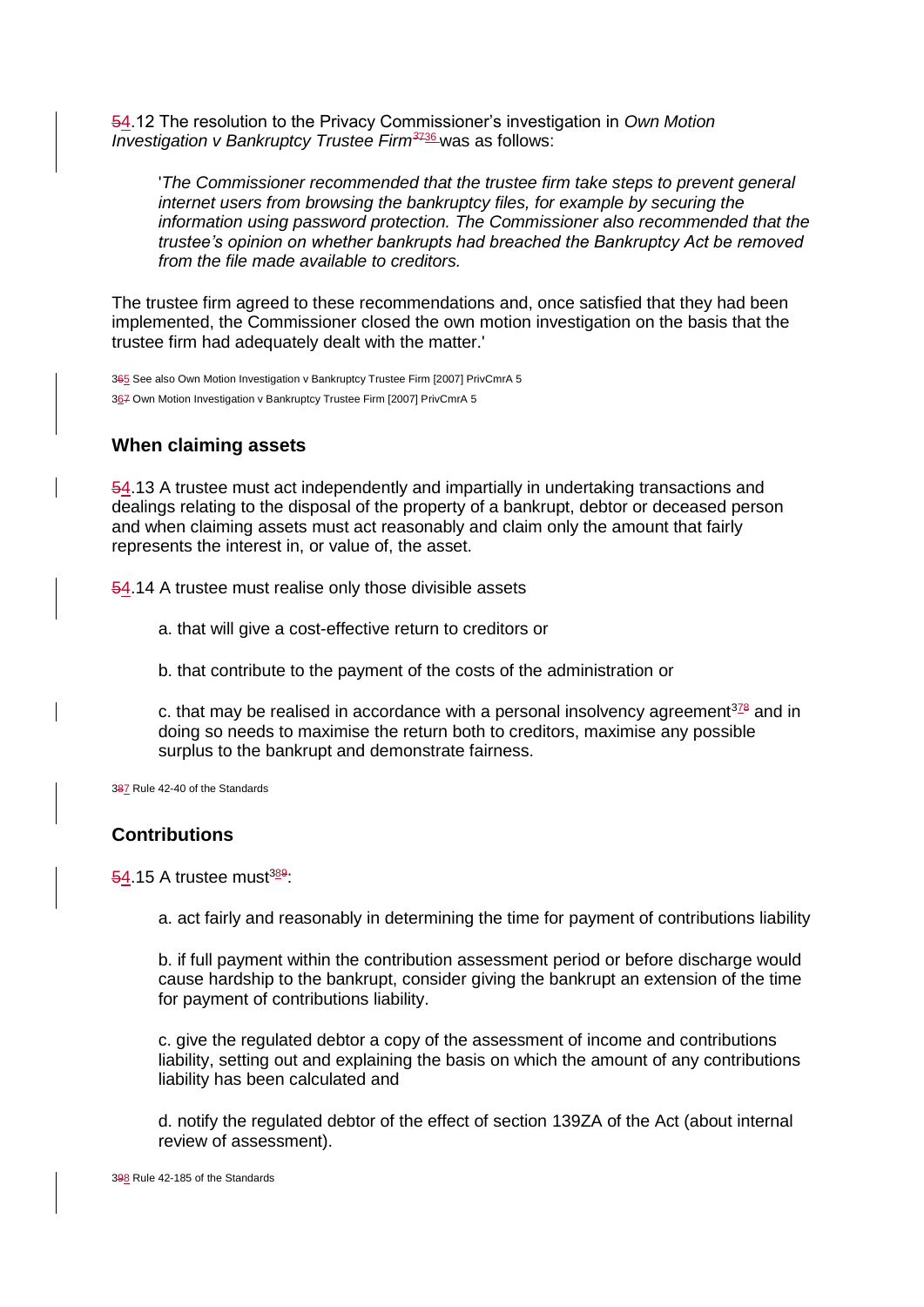## **Remuneration, costs and dividends**

54.16 In conducting an administration, a trustee must:

a. incur only those costs that are necessary and reasonable

b. before deciding whether it is appropriate to incur a cost, compare the amount of the cost likely to be incurred with the value and complexity of the administration

c. consider the views of creditors in relation to whether moneys held by the trustee should be applied to conduct further investigations in relation to the administration; or distributed as a dividend<sup>3940</sup>.

54.17 As stated in Inspector-General Practice Direction 6 at paragraph 8.2,

*'Similarly, in the administration of Part IV estates an issue of concern is the appropriateness or otherwise of a trustee arranging with the debtor to be remunerated or indemnified by the debtor or related third party in return for consenting to act as trustee on a debtor's petition bankruptcy.'*

54.18. A fundamental principle in bankruptcy administration is that a trustee is entitled to be indemnified for their reasonable costs and expenses from trust funds<sup>440</sup>.

54.19. IGPD 6 goes on to say at paragraphs 8.7 and 8.8 that:

*The only circumstances where such a payment might be accepted as valid is where the trustee:* 

- *has informed the debtor of the income contribution regime and that any other payments or surety is purely voluntary*
- *has informed the debtor of alternative choices of trustee, should the debtor not be prepared to voluntarily make the payment*
- *reports to creditors on the source and basis of the funds*
- *does not endeavorendeavour to execute legally enforceable contracts concerning the payment and does not pursue the debtor for any payment other than as prescribed in section 161B*
- *takes remuneration in accordance with Division 60 of the Schedule to the Act.section 162.*

*This position has been endorsed in the ARITA Code of Professional Practice.*

40 39 Rules 42-60, 42-130 of the Standards 410 Adsett v Berlouis [1992] FCA 368

## **Filing objections**

54.20 The discretion to object to the bankrupt's discharge must be applied sensibly and not oppressively. Misuse of this power would occur when it is used to punish the bankrupt $421$ .

54.21 In *Frost v Sheahan<sup>432</sup>* it was decided that it was unacceptable for a trustee to extend a bankruptcy on the basis the bankrupt was a high income earner and an extension would realise more income contributions. It was stated at paragraph 35,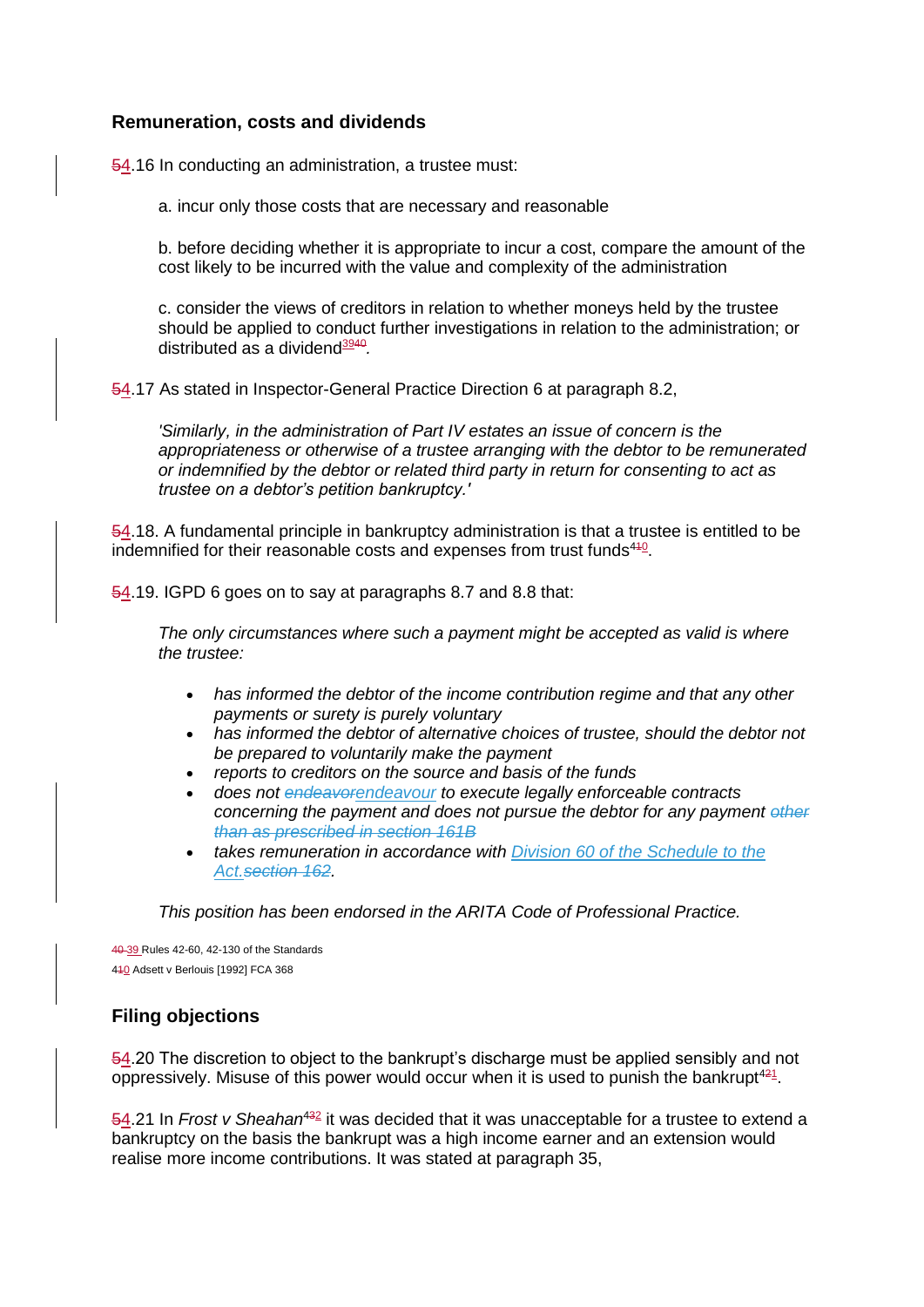*"'In my opinion, the fact that there will be a further CAP is not a factor to be taken into account. It is a consequence of an administration continuing, but not a reason to continue it."'*

412 Refer IGPD 11 423 Frost v Sheahan [2008] FCA 1073

# **56. Conclusion**

65.1. This paper outlines a broad principles-based framework which is aimed at clarifying the conduct that the Inspector-General expects of trustees, including the Official Trustee. Annexure A lists the cases referred to in this paper with internet links to most of them.

65.2. When it is found that a trustee has erred and not properly performed their duties or exercised their powers, the principles embodied in both the AFSA Regulation and Enforcement error category system 44 andsystem<sup>43</sup> and the Standards, are a guide as to what the Inspector-General will consider namely:

a. the importance of the duty or power exercised incorrectly

b. the seriousness and impact of the action, including the impact the failure to comply has on a particular estate or related parties and on the integrity of the personal insolvency system

c. a trustee's performance history - whether the trustee has previously failed to comply, been advised and continues to make the same errors.

65.3. Action which may be taken depends upon the seriousness of the breach. One-off errors in judgement of little importance or impact, breaches that are minor and temporary and technical errors that have little or no impact on the quality of the administration or parties are to be dealt with through reporting, discussion, persuasion, guidance, education and training.

65.4. In the most serious matters where trustee conduct demonstrates a pattern of indifference to the legislative requirements, a lack of knowledge of the law and or a disregard for standards published as a guide to practitioners, such conduct is inconsistent with the high standard expected of a trustee and would not be tolerated by the Court, nor should the Inspector-General tolerate such conduct. This is so even where there is no bad faith or dishonesty on the trustee's part. In such cases strong disciplinary action will be taken.

443 [Refer IGPS 11](file://///vwBNEFP01/node/2756)

## **16. Acknowledgements**

16.1 Sections of this Inspector-General Practice Direction are based on papers presented by well-known and widely-respected persons in the area of insolvency law and practice at AFSA's 7th Bankruptcy Congress in Sydney in October 2008. These individuals are shown below. Their papers were delivered as part of a Congress panel that discussed the topic 'Understanding your Responsibilities and performance standards: are trustees and practitioners in the firing line?'

Justice Peter W Young AO